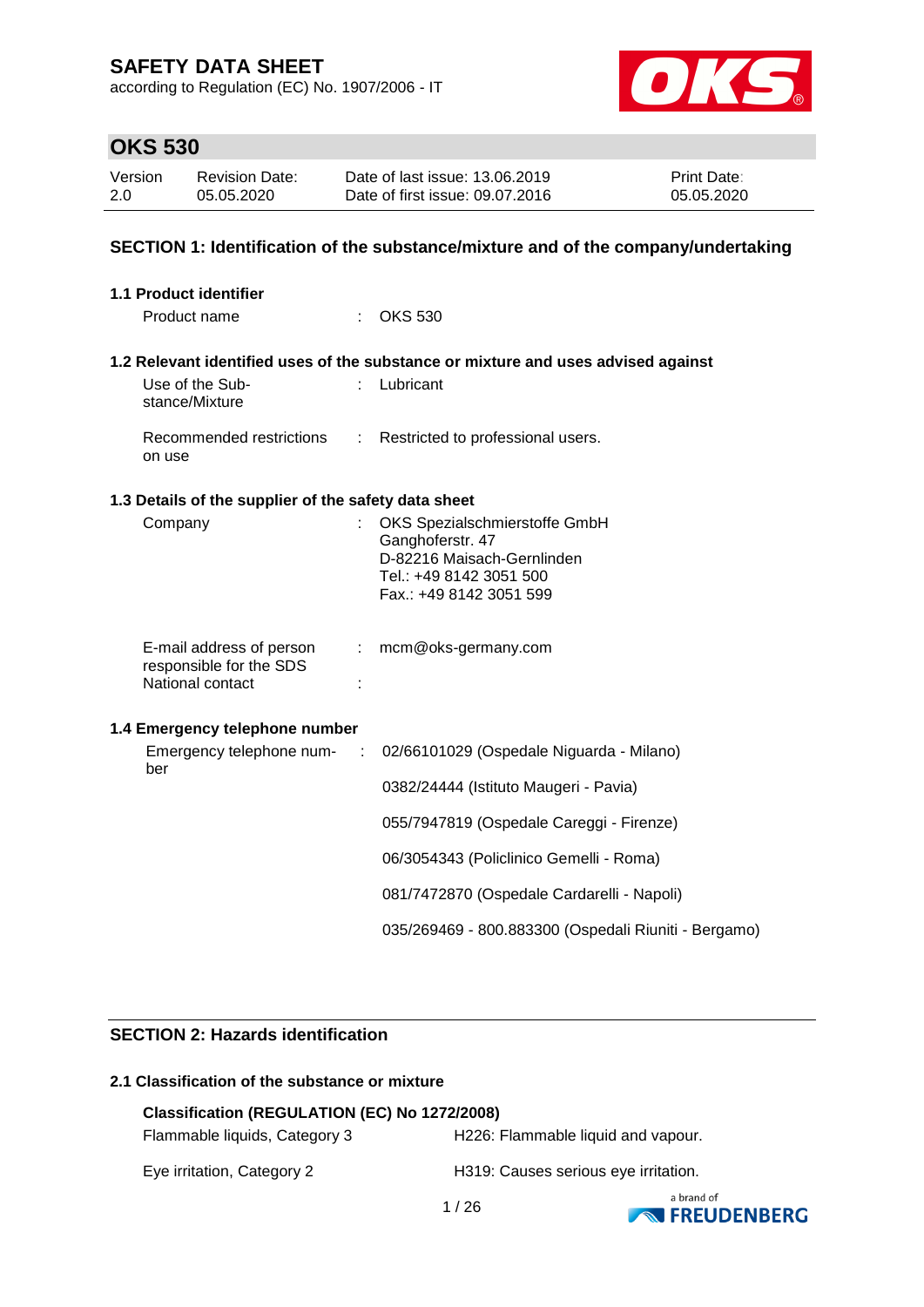according to Regulation (EC) No. 1907/2006 - IT



| <b>OKS 530</b> |                                          |                                                                   |                                                                                                        |                           |
|----------------|------------------------------------------|-------------------------------------------------------------------|--------------------------------------------------------------------------------------------------------|---------------------------|
| Version<br>2.0 | <b>Revision Date:</b><br>05.05.2020      | Date of last issue: 13.06.2019<br>Date of first issue: 09.07.2016 |                                                                                                        | Print Date:<br>05.05.2020 |
|                |                                          |                                                                   |                                                                                                        |                           |
|                | Skin sensitisation, Category 1           |                                                                   | H317 May cause an allergic skin reaction.                                                              |                           |
|                | 2.2 Label elements                       |                                                                   |                                                                                                        |                           |
|                | Labelling (REGULATION (EC) No 1272/2008) |                                                                   |                                                                                                        |                           |
|                | Hazard pictograms                        |                                                                   |                                                                                                        |                           |
|                | Signal word                              | Warning                                                           |                                                                                                        |                           |
|                | <b>Hazard statements</b>                 | H <sub>226</sub><br>H317<br>H319                                  | Flammable liquid and vapour.<br>May cause an allergic skin reaction.<br>Causes serious eye irritation. |                           |
|                | Precautionary statements                 | <b>Prevention:</b>                                                |                                                                                                        |                           |
|                |                                          | P210                                                              | Keep away from heat, hot surfaces, sparks,<br>open flames and other ignition sources. No<br>smoking.   |                           |
|                |                                          | P261<br>P280                                                      | Avoid breathing vapours.<br>Wear protective gloves/ eye protection/ face<br>protection.                |                           |
|                |                                          | <b>Response:</b>                                                  |                                                                                                        |                           |
|                |                                          | $P333 + P313$                                                     | If skin irritation or rash occurs: Get medical<br>advice/ attention.                                   |                           |
|                |                                          | P370 + P378                                                       | In case of fire: Use dry sand, dry chemical<br>or alcohol-resistant foam to extinguish.                |                           |
|                |                                          | Storage:                                                          |                                                                                                        |                           |
|                |                                          | $P403 + P235$                                                     | Store in a well-ventilated place. Keep cool.                                                           |                           |

Hazardous components which must be listed on the label: 2-methylisothiazol-3(2H)-one

#### **2.3 Other hazards**

This substance/mixture contains no components considered to be either persistent, bioaccumulative and toxic (PBT), or very persistent and very bioaccumulative (vPvB) at levels of 0.1% or higher.

#### **SECTION 3: Composition/information on ingredients**

### **3.2 Mixtures**

| Chemical nature | Aqueous solution      |
|-----------------|-----------------------|
|                 | graphite              |
|                 | Molybdenum disulfide  |
|                 | organic binding agent |

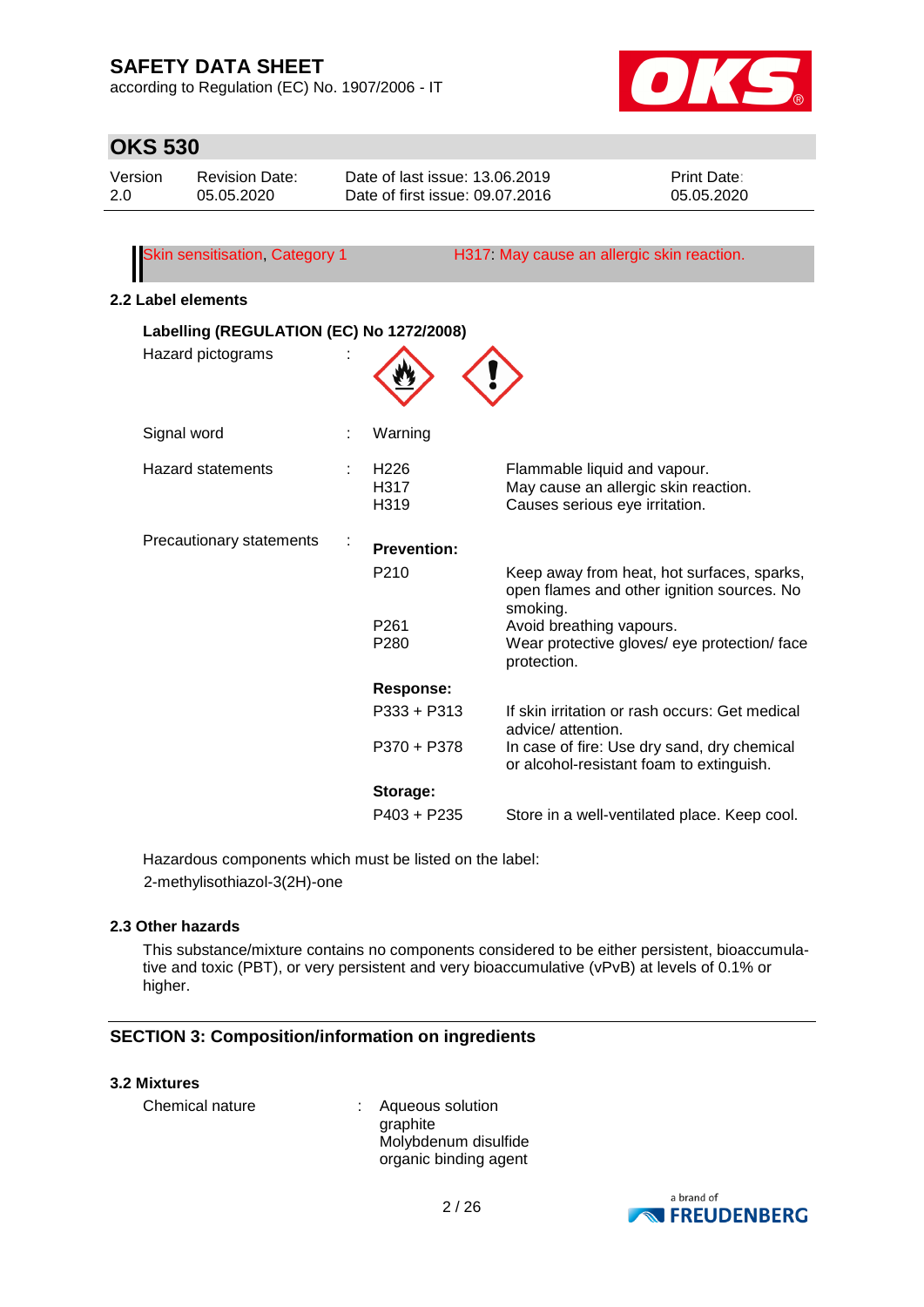according to Regulation (EC) No. 1907/2006 - IT



# **OKS 530**

| Version | <b>Revision Date:</b> | Date of last issue: 13.06.2019  | <b>Print Date:</b> |
|---------|-----------------------|---------------------------------|--------------------|
| 2.0     | 05.05.2020            | Date of first issue: 09.07.2016 | 05.05.2020         |

### **Components**

| Chemical name                                | CAS-No.<br>EC-No.<br>Index-No.                                            | Classification                                                                                                                                                                                             | Concentration<br>limits<br>M-Factor<br><b>Notes</b>     | Concentration<br>(% w/w) |
|----------------------------------------------|---------------------------------------------------------------------------|------------------------------------------------------------------------------------------------------------------------------------------------------------------------------------------------------------|---------------------------------------------------------|--------------------------|
|                                              | <b>Registration number</b>                                                |                                                                                                                                                                                                            |                                                         |                          |
| isopropanol                                  | 67-63-0<br>200-661-7<br>603-117-00-0<br>02-2119457558-25-<br><b>XXXX</b>  | Flam. Liq.2; H225<br>Eye Irrit.2; H319<br>Eye Irrit.2A; H319<br>STOT SE3; H336                                                                                                                             |                                                         | $>= 1 - 10$              |
| 2-butoxyethanol                              | 111-76-2<br>203-905-0<br>603-014-00-0<br>01-2119475108-36-<br><b>XXXX</b> | Acute Tox.4; H302<br>Acute Tox.4; H332<br>Acute Tox.4; H312<br>Skin Irrit.2; H315<br>Eye Irrit.2; H319                                                                                                     |                                                         | $>= 1 - 10$              |
| dodecylguanidine<br>monohydrochloride        | 13590-97-1<br>237-030-0                                                   | Acute Tox.4; H302<br>Acute Tox.2; H330<br>Skin Corr.1B;<br>H314<br>Eye Dam.1; H318<br>Aquatic Acute1;<br>H400                                                                                              | M-Factor: 10/                                           | $>= 0,0025 - 1$<br>0,025 |
| 2-methylisothiazol-<br>$3(2H)$ -one          | 2682-20-4<br>220-239-6<br>613-326-00-9                                    | Acute Tox.3; H301<br>Acute Tox.2; H330<br>Acute Tox.3; H311<br>Skin Corr.1B;<br>H314<br>Eye Dam.1; H318<br>Skin Sens.1A;<br>H317<br>STOT SE3; H335<br>Aquatic Acute1;<br>H400<br>Aquatic Chronic1;<br>H410 | $= 0,0015 %$<br>Skin Sens.1A,<br>H317<br>M-Factor: 10/1 | $>= 0,0025 - 1$<br>0,025 |
| Substances with a workplace exposure limit : |                                                                           |                                                                                                                                                                                                            |                                                         |                          |
| Graphite                                     | 7782-42-5<br>231-955-3<br>01-2119486977-12-<br><b>XXXX</b>                | Not classified                                                                                                                                                                                             |                                                         | $>= 10 - 20$             |
| molybdenum disul-<br>phide                   | 1317-33-5<br>215-263-9                                                    | Not classified                                                                                                                                                                                             |                                                         | $>= 1 - 10$              |
| 2,2',2"-nitrilotriethanol                    | 102-71-6                                                                  | Not classified                                                                                                                                                                                             |                                                         | $>= 1 - 10$              |

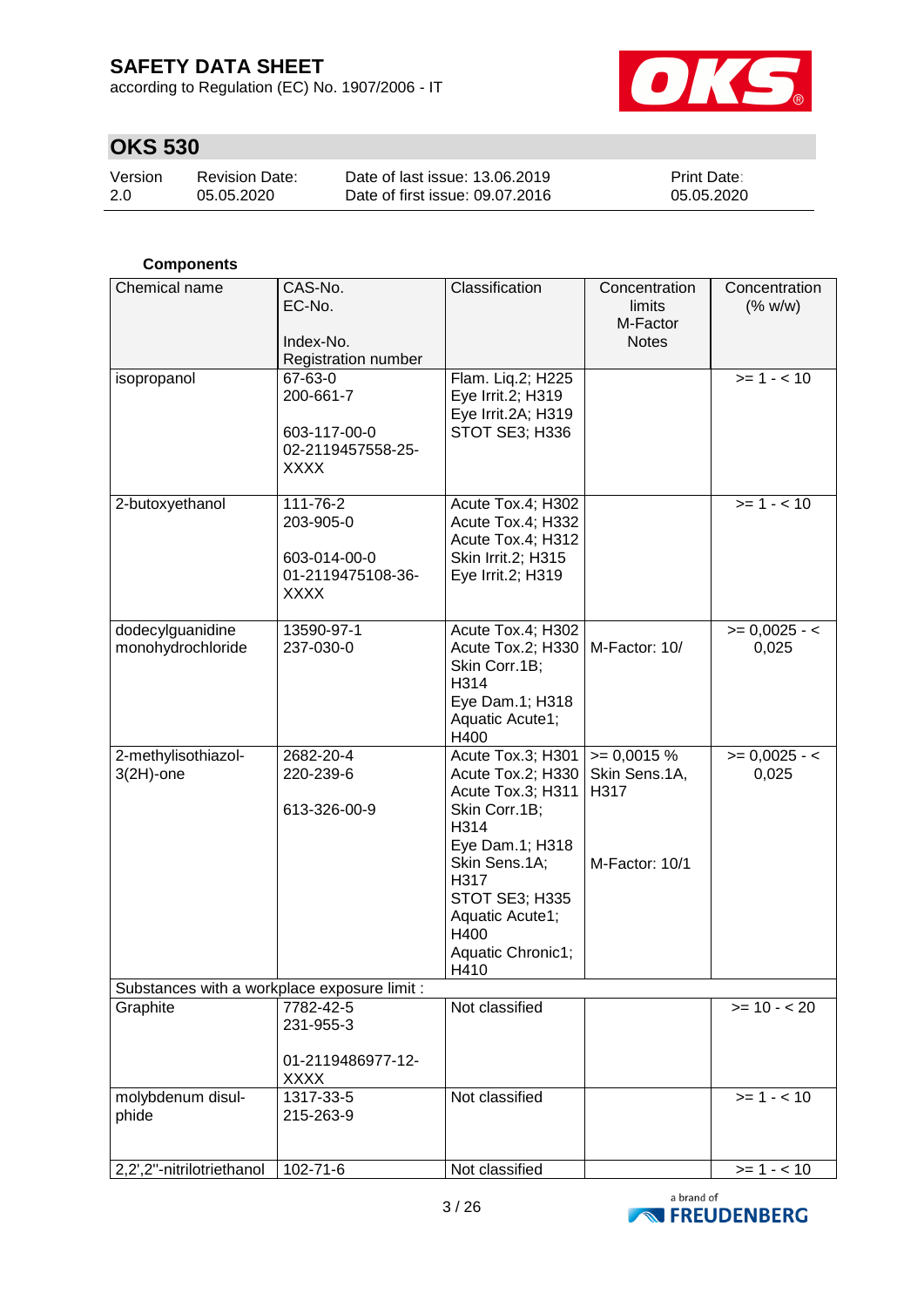according to Regulation (EC) No. 1907/2006 - IT



# **OKS 530**

| Version | <b>Revision Date:</b>    | Date of last issue: 13.06.2019  | Print Date: |
|---------|--------------------------|---------------------------------|-------------|
| 2.0     | 05.05.2020               | Date of first issue: 09.07.2016 | 05.05.2020  |
|         | 203-049-8<br><b>XXXX</b> | 01-2119486482-31-               |             |

For explanation of abbreviations see section 16.

### **SECTION 4: First aid measures**

### **4.1 Description of first aid measures**

| If inhaled                                                      |  | Remove person to fresh air. If signs/symptoms continue, get<br>medical attention.<br>Keep patient warm and at rest.<br>If unconscious, place in recovery position and seek medical<br>advice.<br>Keep respiratory tract clear.<br>If breathing is irregular or stopped, administer artificial respira-<br>tion. |  |
|-----------------------------------------------------------------|--|-----------------------------------------------------------------------------------------------------------------------------------------------------------------------------------------------------------------------------------------------------------------------------------------------------------------|--|
| In case of skin contact                                         |  | Take off all contaminated clothing immediately.<br>Wash off immediately with soap and plenty of water.<br>Get medical attention immediately if irritation develops and<br>persists.<br>Wash clothing before reuse.<br>Thoroughly clean shoes before reuse.                                                      |  |
| In case of eye contact                                          |  | Rinse immediately with plenty of water, also under the eyelids,<br>for at least 10 minutes.<br>Seek medical advice.                                                                                                                                                                                             |  |
| If swallowed                                                    |  | Move the victim to fresh air.<br>If unconscious, place in recovery position and seek medical<br>advice.<br>Keep respiratory tract clear.<br>Do NOT induce vomiting.<br>Rinse mouth with water.<br>Never give anything by mouth to an unconscious person.                                                        |  |
| 4.2 Most important symptoms and effects, both acute and delayed |  |                                                                                                                                                                                                                                                                                                                 |  |
|                                                                 |  | Cumptoma superior del descripción de la contrada de la followina cumptomar                                                                                                                                                                                                                                      |  |

| Symptoms | Inhalation may provoke the following symptoms:<br><b>Unconsciousness</b><br><b>Dizziness</b><br><b>Drowsiness</b><br>Headache<br>Nausea<br><b>Tiredness</b> |
|----------|-------------------------------------------------------------------------------------------------------------------------------------------------------------|
|          | Allergic appearance                                                                                                                                         |
|          |                                                                                                                                                             |

Risks : Can be absorbed through skin.

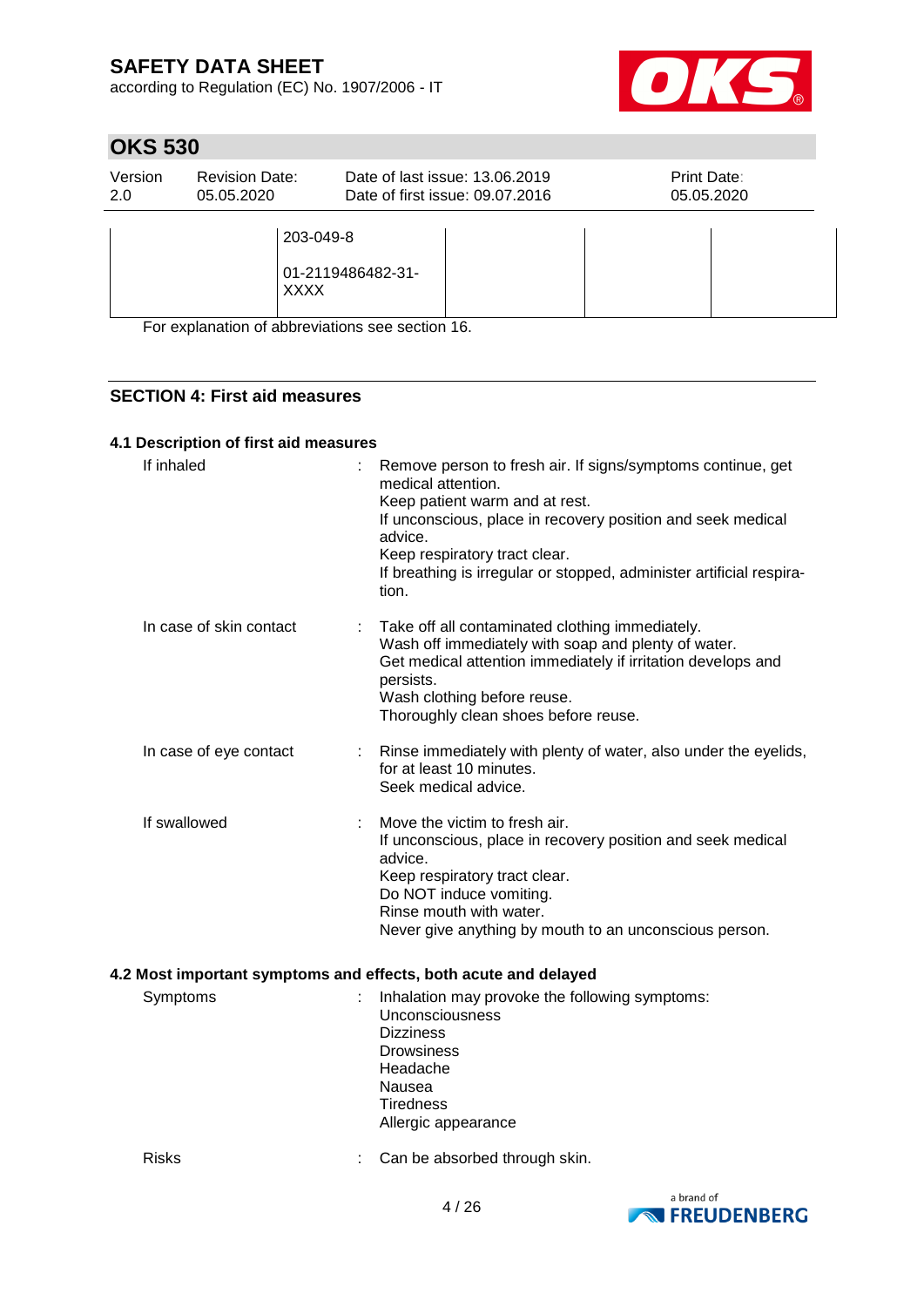according to Regulation (EC) No. 1907/2006 - IT



| <b>OKS 530</b> |  |
|----------------|--|

| Version | <b>Revision Date:</b> | Date of last issue: 13.06.2019  | <b>Print Date:</b> |
|---------|-----------------------|---------------------------------|--------------------|
| 2.0     | 05.05.2020            | Date of first issue: 09.07.2016 | 05.05.2020         |

May cause an allergic skin reaction.

#### **4.3 Indication of any immediate medical attention and special treatment needed**

| Treatment | The first aid procedure should be established in consultation<br>with the doctor responsible for industrial medicine. |
|-----------|-----------------------------------------------------------------------------------------------------------------------|
|           | Treat symptomatically.                                                                                                |

### **SECTION 5: Firefighting measures**

### **5.1 Extinguishing media**

| Suitable extinguishing media      | Use water spray, alcohol-resistant foam, dry chemical or car-<br>bon dioxide. |
|-----------------------------------|-------------------------------------------------------------------------------|
| Unsuitable extinguishing<br>media | : High volume water jet                                                       |

#### **5.2 Special hazards arising from the substance or mixture**

| Specific hazards during fire-<br>fighting | $\therefore$ Fire may cause evolution of:<br>Carbon oxides<br>Metal oxides |
|-------------------------------------------|----------------------------------------------------------------------------|
|                                           | Nitrogen oxides (NOx)                                                      |
|                                           | Sulphur oxides                                                             |

Do not let product enter drains. Container may explode if heated. Beware of vapours accumulating to form explosive concentrations. Vapours can accumulate in low areas.

#### **5.3 Advice for firefighters**

| Special protective equipment<br>for firefighters |    | In the event of fire, wear self-contained breathing apparatus.<br>Use personal protective equipment. Exposure to decomposi-<br>tion products may be a hazard to health.                    |
|--------------------------------------------------|----|--------------------------------------------------------------------------------------------------------------------------------------------------------------------------------------------|
| Further information                              | ÷. | Standard procedure for chemical fires.<br>Collect contaminated fire extinguishing water separately. This<br>must not be discharged into drains.<br>Cool containers/tanks with water spray. |

### **SECTION 6: Accidental release measures**

#### **6.1 Personal precautions, protective equipment and emergency procedures**

| Personal precautions | : Evacuate personnel to safe areas.   |  |
|----------------------|---------------------------------------|--|
|                      | Use personal protective equipment.    |  |
|                      | Ensure adequate ventilation.          |  |
|                      | Remove all sources of ignition.       |  |
|                      | Do not breathe vapours or spray mist. |  |

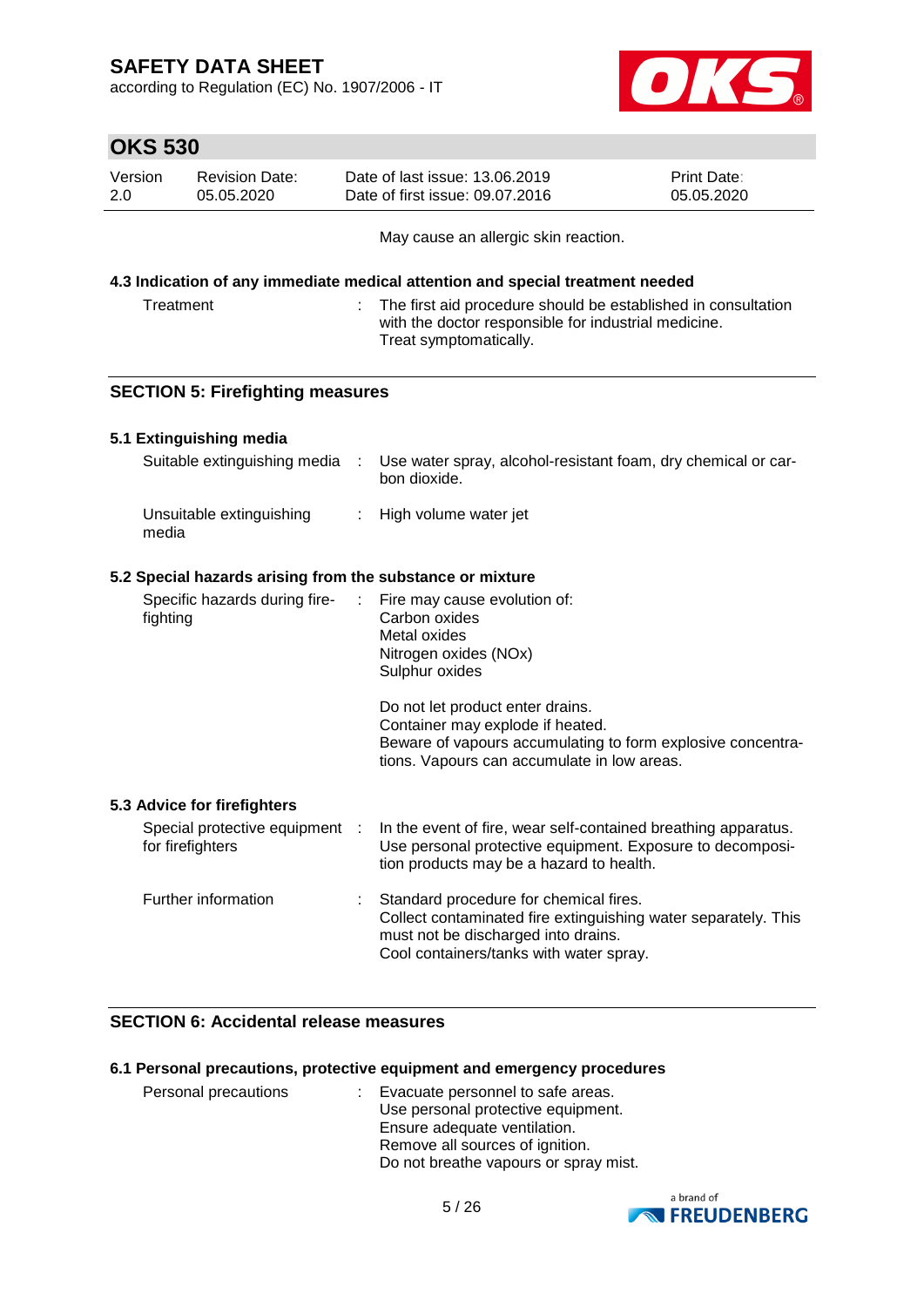according to Regulation (EC) No. 1907/2006 - IT



# **OKS 530**

| Version<br>2.0 | <b>Revision Date:</b><br>05.05.2020                      |          | Date of last issue: 13.06.2019<br>Date of first issue: 09.07.2016                                                                                                                                                                                                                    | <b>Print Date:</b><br>05.05.2020 |
|----------------|----------------------------------------------------------|----------|--------------------------------------------------------------------------------------------------------------------------------------------------------------------------------------------------------------------------------------------------------------------------------------|----------------------------------|
|                |                                                          |          | Refer to protective measures listed in sections 7 and 8.                                                                                                                                                                                                                             |                                  |
|                | <b>6.2 Environmental precautions</b>                     |          |                                                                                                                                                                                                                                                                                      |                                  |
|                | Environmental precautions                                | courses. | : Try to prevent the material from entering drains or water<br>Prevent further leakage or spillage if safe to do so.<br>Local authorities should be advised if significant spillages<br>cannot be contained.                                                                         |                                  |
|                | 6.3 Methods and material for containment and cleaning up |          |                                                                                                                                                                                                                                                                                      |                                  |
|                | Methods for cleaning up                                  |          | : Contain spillage, and then collect with non-combustible ab-<br>sorbent material, (e.g. sand, earth, diatomaceous earth, ver-<br>miculite) and place in container for disposal according to local<br>/ national regulations (see section 13).<br>Non-sparking tools should be used. |                                  |

### **6.4 Reference to other sections**

For personal protection see section 8.

### **SECTION 7: Handling and storage**

#### **7.1 Precautions for safe handling**

| Advice on safe handling | : Use only in an area containing explosion proof equipment.<br>Do not use in areas without adequate ventilation.<br>Do not breathe vapours or spray mist.<br>In case of insufficient ventilation, wear suitable respiratory<br>equipment.<br>Avoid contact with skin and eyes.<br>For personal protection see section 8.<br>Keep away from fire, sparks and heated surfaces.<br>Persons with a history of skin sensitisation problems or asth-<br>ma, allergies, chronic or recurrent respiratory disease should<br>not be employed in any process in which this mixture is being<br>used.<br>Smoking, eating and drinking should be prohibited in the ap-<br>plication area.<br>Wash hands and face before breaks and immediately after<br>handling the product.<br>Ensure all equipment is electrically grounded before beginning<br>transfer operations.<br>Do not get in eyes or mouth or on skin.<br>Do not get on skin or clothing.<br>Do not ingest.<br>Do not use sparking tools.<br>Do not enter areas where used or stored until adequately ven-<br>tilated.<br>Do not repack.<br>Do not re-use empty containers.<br>These safety instructions also apply to empty packaging which |
|-------------------------|----------------------------------------------------------------------------------------------------------------------------------------------------------------------------------------------------------------------------------------------------------------------------------------------------------------------------------------------------------------------------------------------------------------------------------------------------------------------------------------------------------------------------------------------------------------------------------------------------------------------------------------------------------------------------------------------------------------------------------------------------------------------------------------------------------------------------------------------------------------------------------------------------------------------------------------------------------------------------------------------------------------------------------------------------------------------------------------------------------------------------------------------------------------------------------------------|
|-------------------------|----------------------------------------------------------------------------------------------------------------------------------------------------------------------------------------------------------------------------------------------------------------------------------------------------------------------------------------------------------------------------------------------------------------------------------------------------------------------------------------------------------------------------------------------------------------------------------------------------------------------------------------------------------------------------------------------------------------------------------------------------------------------------------------------------------------------------------------------------------------------------------------------------------------------------------------------------------------------------------------------------------------------------------------------------------------------------------------------------------------------------------------------------------------------------------------------|

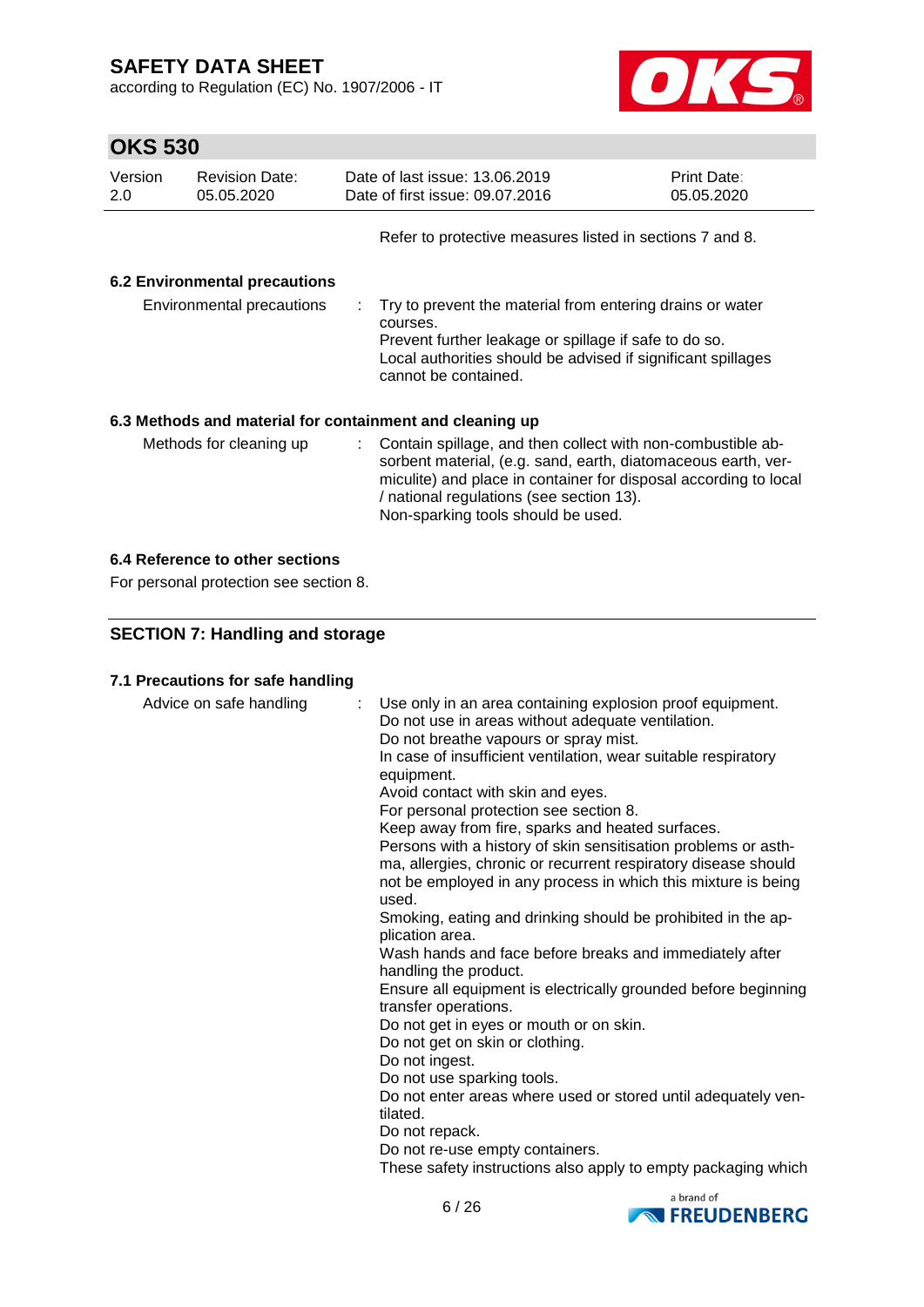according to Regulation (EC) No. 1907/2006 - IT



# **OKS 530**

| Version<br>2.0 | <b>Revision Date:</b><br>05.05.2020                | Date of last issue: 13.06.2019<br>Date of first issue: 09.07.2016                                                                                                                                                                                                                                                                                                                                                                                        | <b>Print Date:</b><br>05.05.2020 |
|----------------|----------------------------------------------------|----------------------------------------------------------------------------------------------------------------------------------------------------------------------------------------------------------------------------------------------------------------------------------------------------------------------------------------------------------------------------------------------------------------------------------------------------------|----------------------------------|
|                |                                                    | may still contain product residues.<br>Keep container closed when not in use.                                                                                                                                                                                                                                                                                                                                                                            |                                  |
|                | Advice on protection against<br>fire and explosion | Keep away from heat and sources of ignition.                                                                                                                                                                                                                                                                                                                                                                                                             |                                  |
|                | Hygiene measures                                   | Wash face, hands and any exposed skin thoroughly after<br>handling.                                                                                                                                                                                                                                                                                                                                                                                      |                                  |
|                |                                                    | 7.2 Conditions for safe storage, including any incompatibilities                                                                                                                                                                                                                                                                                                                                                                                         |                                  |
|                | Requirements for storage<br>areas and containers   | Store in original container. Keep container closed when not in<br>use. Keep in a cool place away from oxidizing agents. Keep in<br>a dry, cool and well-ventilated place. Do not store together<br>with oxidizing and self-igniting products. Containers which are<br>opened must be carefully resealed and kept upright to prevent<br>leakage. Store in accordance with the particular national regu-<br>lations. Keep in properly labelled containers. |                                  |
|                | 7.3 Specific end use(s)                            |                                                                                                                                                                                                                                                                                                                                                                                                                                                          |                                  |
|                | Specific use(s)                                    | Specific instructions for handling, not required.                                                                                                                                                                                                                                                                                                                                                                                                        |                                  |

### **SECTION 8: Exposure controls/personal protection**

### **8.1 Control parameters**

#### **Occupational Exposure Limits**

| Components          | CAS-No.                                                                       | Value type (Form<br>of exposure) | Control parameters                                                            | <b>Basis</b>       |
|---------------------|-------------------------------------------------------------------------------|----------------------------------|-------------------------------------------------------------------------------|--------------------|
| 2-butoxyethanol     | 111-76-2                                                                      | <b>TWA</b>                       | 20 ppm                                                                        | 2000/39/EC         |
|                     |                                                                               |                                  | 98 mg/m3                                                                      | (2000-06-16)       |
| Further information |                                                                               |                                  | Identifies the possibility of significant uptake through the skin, Indicative |                    |
|                     |                                                                               | <b>STEL</b>                      | 50 ppm                                                                        | 2000/39/EC         |
|                     |                                                                               |                                  | 246 mg/m3                                                                     | $(2000-06-16)$     |
| Further information | Identifies the possibility of significant uptake through the skin, Indicative |                                  |                                                                               |                    |
|                     |                                                                               | <b>TWA</b>                       | 20 ppm                                                                        | <b>IT OEL</b>      |
|                     |                                                                               |                                  | 98 mg/m3                                                                      | $(2004 - 03 - 10)$ |
| Further information | The notation 'Skin' attributes to the exposure limit values and indicates the |                                  |                                                                               |                    |
|                     | possibility of absorption through the skin.                                   |                                  |                                                                               |                    |
|                     |                                                                               | <b>STEL</b>                      | 50 ppm                                                                        | <b>IT OEL</b>      |
|                     |                                                                               |                                  | 246 mg/m3                                                                     | $(2004 - 03 - 10)$ |
| Further information | The notation 'Skin' attributes to the exposure limit values and indicates the |                                  |                                                                               |                    |
|                     | possibility of absorption through the skin.                                   |                                  |                                                                               |                    |

### **Derived No Effect Level (DNEL) according to Regulation (EC) No. 1907/2006:**

| Substance name  | End Use | Exposure routes | Potential health ef-<br>fects | Value    |
|-----------------|---------|-----------------|-------------------------------|----------|
| 2-butoxvethanol | Workers | Inhalation      | Long-term systemic<br>effects | 98 mg/m3 |

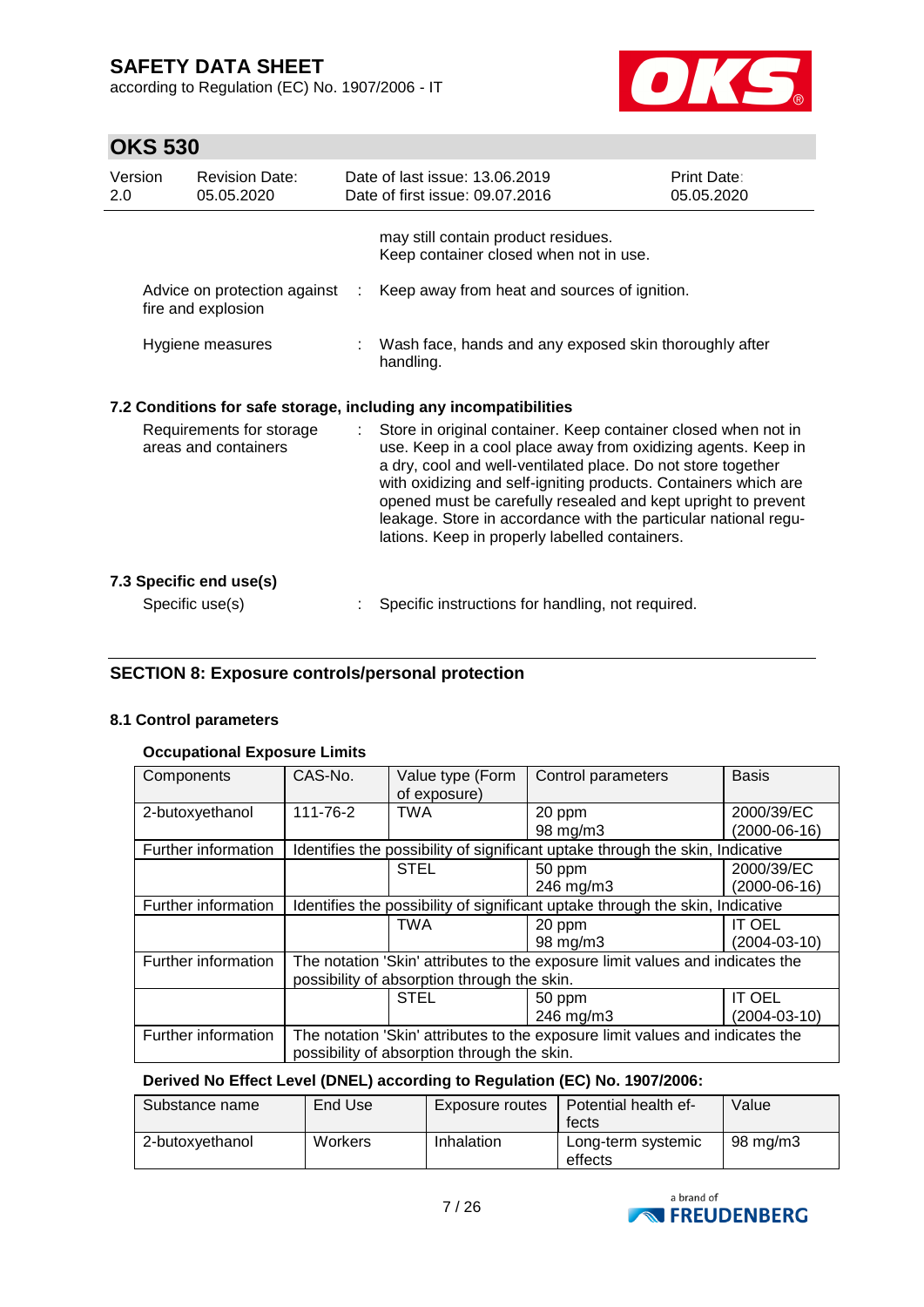according to Regulation (EC) No. 1907/2006 - IT



### **OKS 530**

| Version | <b>Revision Date:</b> |
|---------|-----------------------|
| 2.0     | 05.05.2020            |

Date of last issue: 13.06.2019 Date of first issue: 09.07.2016 Print Date: 05.05.2020

|                           | <b>Workers</b> | Inhalation   | Acute systemic ef-<br>fects   | 1091 mg/m3                    |
|---------------------------|----------------|--------------|-------------------------------|-------------------------------|
|                           | Workers        | Skin contact | Long-term systemic<br>effects | $125 \text{ mg/kg}$<br>bw/day |
|                           | Workers        | Skin contact | Acute systemic ef-<br>fects   | 89 mg/kg<br>bw/day            |
|                           | Workers        | Inhalation   | Acute local effects           | 246 mg/m3                     |
| 2,2',2"-nitrilotriethanol | Workers        | Dermal       | Long-term systemic<br>effects | $6,3$ mg/kg                   |
|                           | Workers        | Inhalation   | Long-term systemic<br>effects | $5$ mg/m $3$                  |
|                           | Workers        | Inhalation   | Long-term local ef-<br>fects  | $5 \text{ mg/m}$ 3            |

**Predicted No Effect Concentration (PNEC) according to Regulation (EC) No. 1907/2006:**

| Substance name            | <b>Environmental Compartment</b>                          | Value               |
|---------------------------|-----------------------------------------------------------|---------------------|
| 2-butoxyethanol           | Fresh water                                               | 8,8 mg/l            |
|                           | Marine water                                              | $0,88$ mg/l         |
|                           | Sewage treatment plant                                    | 463 mg/l            |
|                           | Fresh water sediment                                      | 34,6 mg/kg          |
|                           | Marine sediment                                           | 3,46 mg/kg          |
|                           | Soil                                                      | $2,33$ mg/kg        |
|                           | Oral                                                      | $0,02$ mg/kg        |
| 2,2',2"-nitrilotriethanol | Soil                                                      | 0,151 mg/kg         |
|                           | Microbiological Activity in Sewage Treat-<br>ment Systems | $10$ mg/l           |
|                           | Fresh water                                               | $0,32 \text{ mg/l}$ |
|                           | Marine water                                              | $0,032$ mg/l        |
|                           | Fresh water sediment                                      | $1,7$ mg/kg         |
|                           | Marine sediment                                           | $0,17$ mg/kg        |

#### **8.2 Exposure controls**

#### **Engineering measures**

Use only in an area equipped with explosion proof exhaust ventilation. Maintain air concentrations below occupational exposure standards.

### **Personal protective equipment**

| Eye protection                                    | : Safety glasses with side-shields                                                                                                                                                                                                                         |  |
|---------------------------------------------------|------------------------------------------------------------------------------------------------------------------------------------------------------------------------------------------------------------------------------------------------------------|--|
| Hand protection<br>Material<br>Break through time | Nitrile rubber<br>$:$ > 10 min                                                                                                                                                                                                                             |  |
| Protective index                                  | : Class 1                                                                                                                                                                                                                                                  |  |
| Remarks                                           | Wear protective gloves. The break through time depends<br>amongst other things on the material, the thickness and the<br>type of glove and therefore has to be measured for each<br>case.<br>The selected protective gloves have to satisfy the specifica- |  |

o satisfy the specifications of Regulation (EU) 2016/425 and the standard EN 374 derived from it.

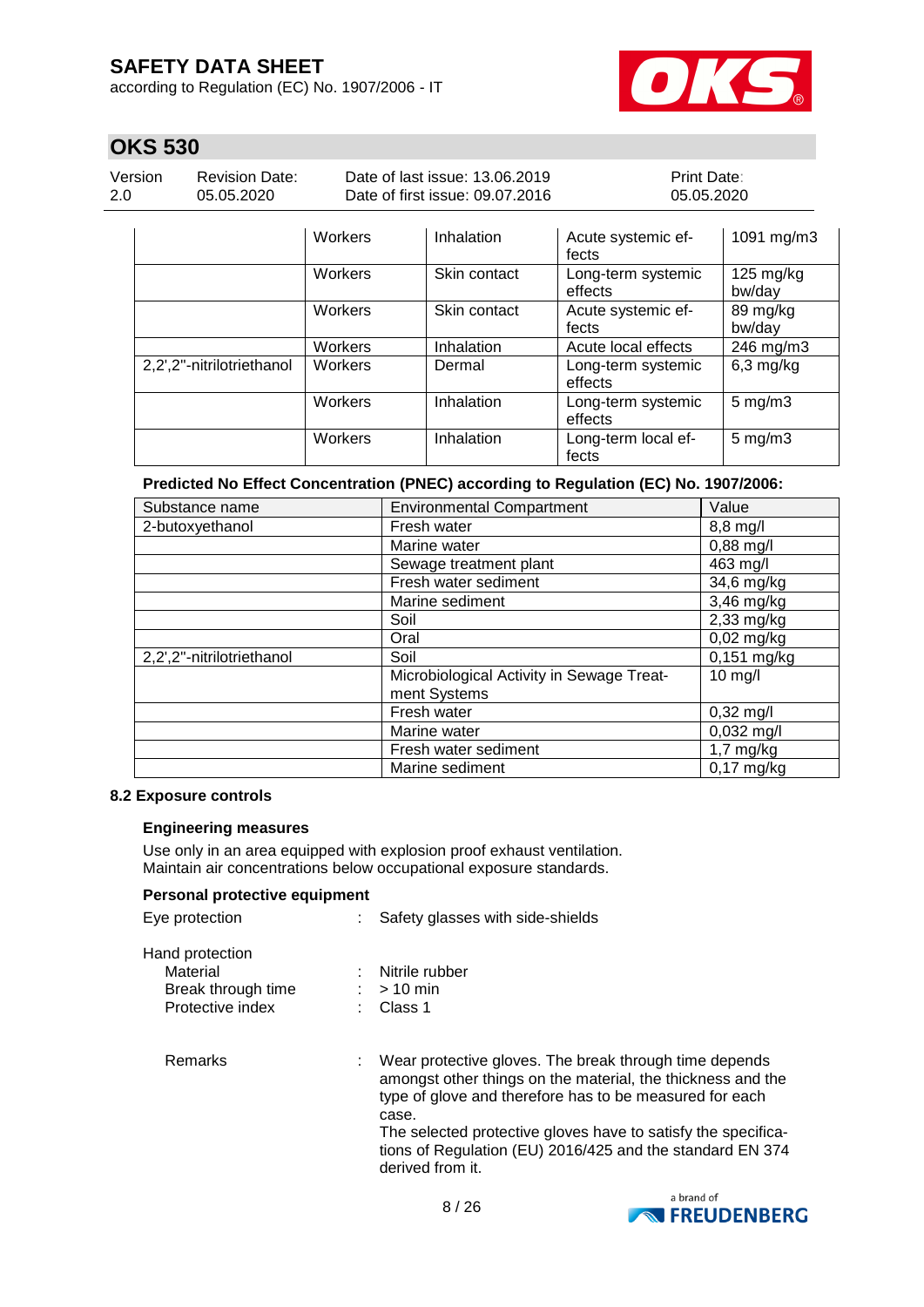according to Regulation (EC) No. 1907/2006 - IT



### **OKS 530**

| Version<br>2.0 | <b>Revision Date:</b><br>05.05.2020 | Date of last issue: 13.06.2019<br>Date of first issue: 09.07.2016                                                                                                                                                                                                                                             | <b>Print Date:</b><br>05.05.2020 |
|----------------|-------------------------------------|---------------------------------------------------------------------------------------------------------------------------------------------------------------------------------------------------------------------------------------------------------------------------------------------------------------|----------------------------------|
|                | Respiratory protection              | : Use respiratory protection unless adequate local exhaust<br>ventilation is provided or exposure assessment demonstrates<br>that exposures are within recommended exposure guidelines.                                                                                                                       |                                  |
| Filter type    |                                     | Filter type A-P                                                                                                                                                                                                                                                                                               |                                  |
|                | Protective measures                 | The type of protective equipment must be selected according<br>to the concentration and amount of the dangerous substance<br>at the specific workplace.<br>Choose body protection in relation to its type, to the concen-<br>tration and amount of dangerous substances, and to the spe-<br>cific work-place. |                                  |

### **SECTION 9: Physical and chemical properties**

# Appearance : liquid Colour : black Odour : solvent-like Odour Threshold : No data available pH : 9 (20 °C) Concentration: 100 % Melting point/range : No data available Boiling point/boiling range : 82 °C (1.013 hPa) Flash point : 37 °C Method: Abel-Pensky Evaporation rate : No data available Flammability (solid, gas) : Not applicable Upper explosion limit / Upper flammability limit : No data available Lower explosion limit / Lower : No data available flammability limit Vapour pressure : 35 hPa (20 °C)

#### **9.1 Information on basic physical and chemical properties**

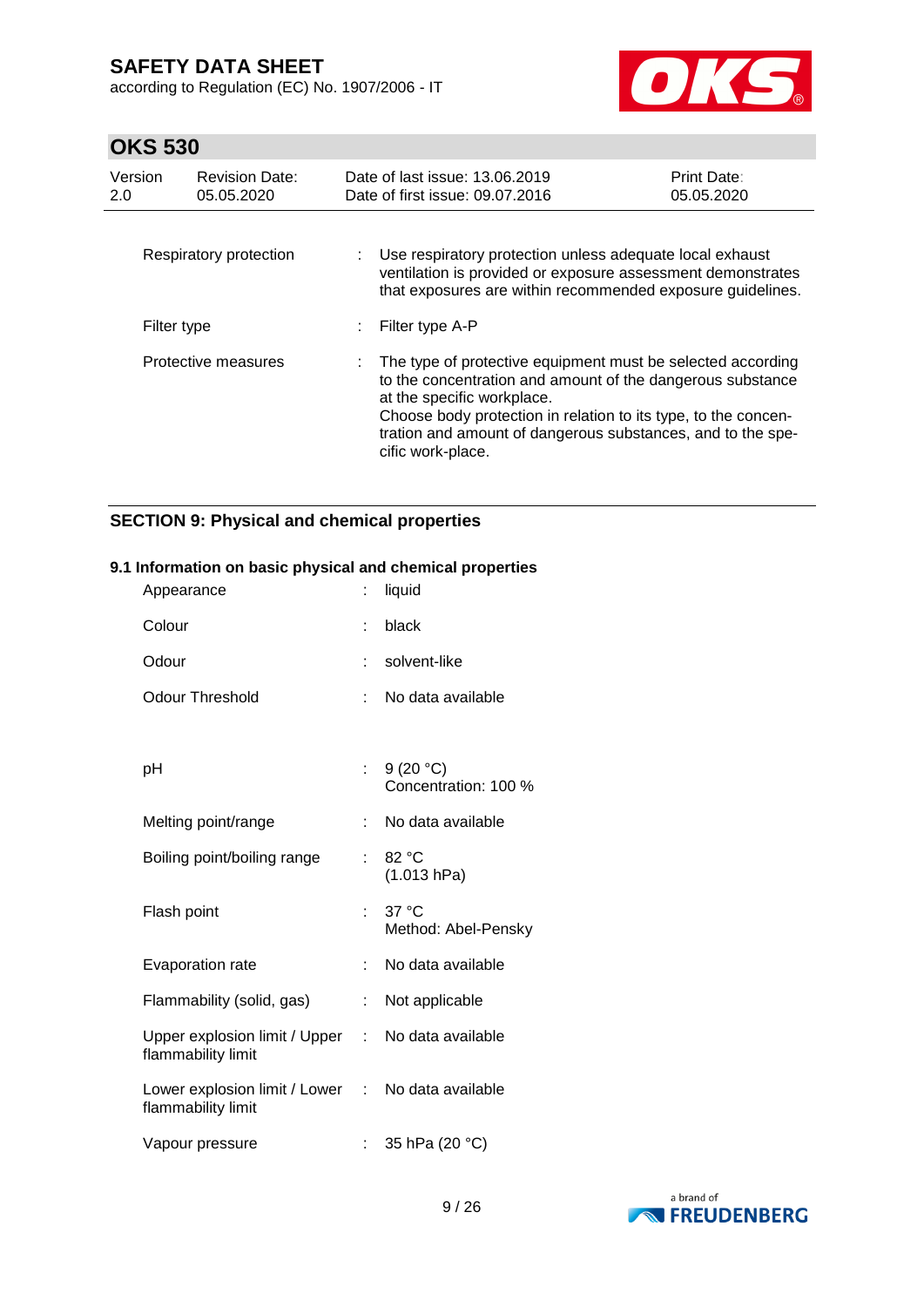according to Regulation (EC) No. 1907/2006 - IT



### **OKS 530**

| Version<br>2.0 |                     | <b>Revision Date:</b><br>05.05.2020 |   | Date of last issue: 13.06.2019<br>Date of first issue: 09.07.2016 | Print Date:<br>05.05.2020 |
|----------------|---------------------|-------------------------------------|---|-------------------------------------------------------------------|---------------------------|
|                |                     | Relative vapour density             | ÷ | No data available                                                 |                           |
|                | Density             |                                     |   | $1,10$ g/cm3<br>(20 °C)                                           |                           |
|                | <b>Bulk density</b> |                                     |   | No data available                                                 |                           |
|                | Solubility(ies)     | Water solubility                    | ÷ | soluble                                                           |                           |
|                |                     | Solubility in other solvents        | ÷ | No data available                                                 |                           |
|                | octanol/water       | Partition coefficient: n-           |   | No data available                                                 |                           |
|                |                     | Auto-ignition temperature           |   | No data available                                                 |                           |
|                |                     | Decomposition temperature           | ÷ | No data available                                                 |                           |
|                | Viscosity           | Viscosity, dynamic                  |   | No data available                                                 |                           |
|                |                     | Viscosity, kinematic                |   | 129 mm2/s (40 °C)                                                 |                           |
|                |                     | <b>Explosive properties</b>         |   | Not explosive                                                     |                           |
|                |                     | Oxidizing properties                |   | No data available                                                 |                           |
|                |                     | 9.2 Other information               |   |                                                                   |                           |
|                |                     | Sublimation point                   |   | No data available                                                 |                           |
|                |                     | Metal corrosion rate                |   | Not corrosive to metals                                           |                           |
|                | Self-ignition       |                                     |   | No data available                                                 |                           |

### **SECTION 10: Stability and reactivity**

#### **10.1 Reactivity**

No hazards to be specially mentioned.

#### **10.2 Chemical stability**

Stable under normal conditions.

#### **10.3 Possibility of hazardous reactions**

Hazardous reactions : No dangerous reaction known under conditions of normal use.

### **10.4 Conditions to avoid**

Conditions to avoid : Heat, flames and sparks.

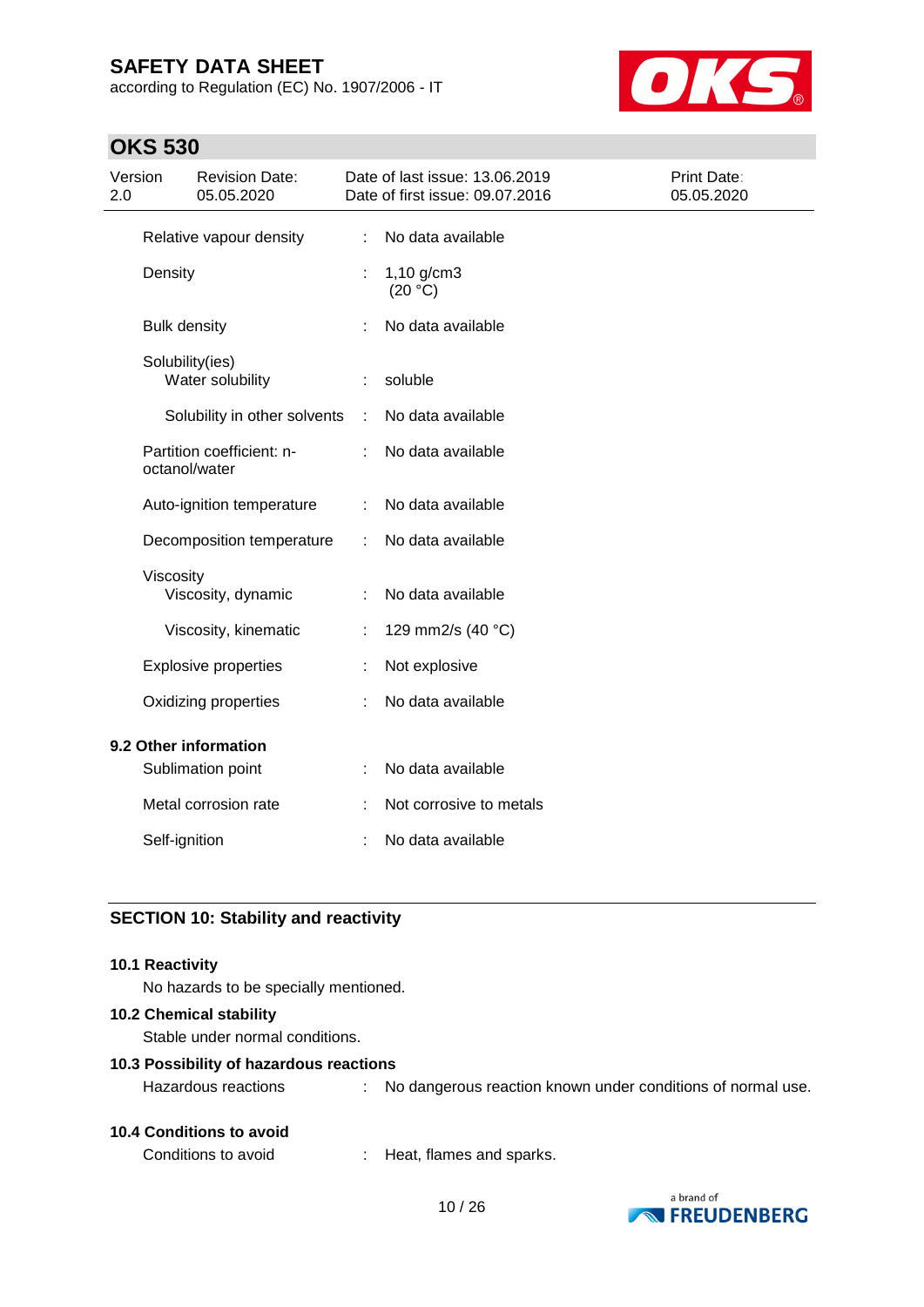according to Regulation (EC) No. 1907/2006 - IT



### **OKS 530**

| Version | Revision Date: | Date of last issue: 13.06.2019  | <b>Print Date:</b> |
|---------|----------------|---------------------------------|--------------------|
| 2.0     | 05.05.2020     | Date of first issue: 09.07.2016 | 05.05.2020         |

Strong sunlight for prolonged periods.

### **10.5 Incompatible materials**

Materials to avoid : Oxidizing agents

### **10.6 Hazardous decomposition products**

No decomposition if stored and applied as directed.

### **SECTION 11: Toxicological information**

#### **11.1 Information on toxicological effects**

| <b>Acute toxicity</b>               |   |                                                                                                                   |  |  |
|-------------------------------------|---|-------------------------------------------------------------------------------------------------------------------|--|--|
| Product:                            |   |                                                                                                                   |  |  |
| Acute oral toxicity                 |   | Acute toxicity estimate: > 2.000 mg/kg<br>Method: Calculation method                                              |  |  |
| Acute inhalation toxicity           | ÷ | Acute toxicity estimate: > 20 mg/l<br>Exposure time: 4 h<br>Test atmosphere: vapour<br>Method: Calculation method |  |  |
| Acute dermal toxicity               | ÷ | Acute toxicity estimate: > 2.000 mg/kg<br>Method: Calculation method                                              |  |  |
|                                     |   | Symptoms: Redness, Local irritation                                                                               |  |  |
| Components:                         |   |                                                                                                                   |  |  |
| isopropanol:                        |   |                                                                                                                   |  |  |
| Acute oral toxicity                 | ÷ | LD50 Oral (Rat): 5.840 mg/kg                                                                                      |  |  |
| 2-butoxyethanol:                    |   |                                                                                                                   |  |  |
| Acute oral toxicity                 | ÷ | LD50 (Rat): 1.746 mg/kg                                                                                           |  |  |
| Acute inhalation toxicity           | ÷ | Assessment: The component/mixture is moderately toxic after<br>short term inhalation.                             |  |  |
| Acute dermal toxicity               |   | Assessment: The component/mixture is moderately toxic after<br>single contact with skin.                          |  |  |
| dodecylguanidine monohydrochloride: |   |                                                                                                                   |  |  |
| Acute oral toxicity                 |   | LD50 (Rat): Assessment: The component/mixture is moder-<br>ately toxic after single ingestion.                    |  |  |
| Acute inhalation toxicity           | ÷ | LC50 (Rat): Test atmosphere: dust/mist<br>Assessment: The component/mixture is highly toxic after short           |  |  |

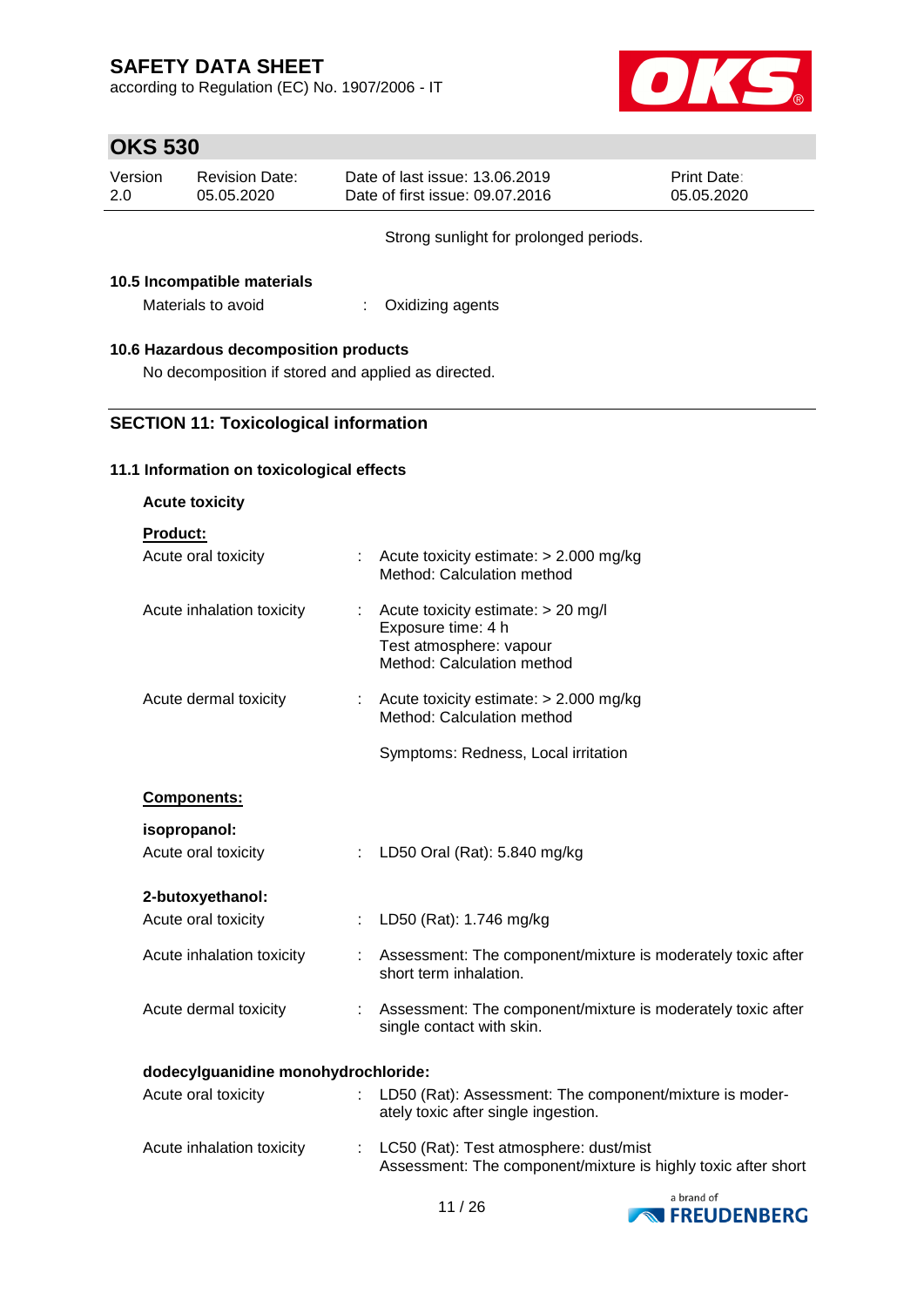according to Regulation (EC) No. 1907/2006 - IT



| <b>OKS 530</b> |                                     |   |                                                                                                                                                                                      |                           |
|----------------|-------------------------------------|---|--------------------------------------------------------------------------------------------------------------------------------------------------------------------------------------|---------------------------|
| Version<br>2.0 | <b>Revision Date:</b><br>05.05.2020 |   | Date of last issue: 13.06.2019<br>Date of first issue: 09.07.2016                                                                                                                    | Print Date:<br>05.05.2020 |
|                |                                     |   | term inhalation.                                                                                                                                                                     |                           |
|                | 2-methylisothiazol-3(2H)-one:       |   |                                                                                                                                                                                      |                           |
|                | Acute oral toxicity                 | ÷ | LD50 Oral (Rat): $>$ 50 mg/kg                                                                                                                                                        |                           |
|                |                                     |   | Symptoms: Pain, Stomach/intestinal disorders                                                                                                                                         |                           |
|                |                                     |   | Remarks: Toxic if swallowed.                                                                                                                                                         |                           |
|                | Acute inhalation toxicity           |   | : $LC50$ (Rat): 0,11 mg/l<br>Exposure time: 4 h<br>Test atmosphere: dust/mist<br>Method: OECD Test Guideline 403                                                                     |                           |
|                |                                     |   | Remarks: Risk of delayed pulmonary oedema.<br>Effects of breathing high concentrations of vapour may in-<br>clude:<br>Very toxic by inhalation.<br>Irritating to respiratory system. |                           |
|                |                                     |   | Symptoms: Local irritation, Respiratory disorders, Inhalation<br>may provoke the following symptoms:                                                                                 |                           |
|                | Acute dermal toxicity               |   | LD50 Dermal (Rabbit, female): 326 mg/kg                                                                                                                                              |                           |
|                |                                     |   | Remarks: Very toxic in contact with skin.                                                                                                                                            |                           |
|                |                                     |   | Symptoms: Blistering, Redness, Local irritation                                                                                                                                      |                           |
|                | molybdenum disulphide:              |   |                                                                                                                                                                                      |                           |
|                | Acute oral toxicity                 |   | LD50 (Rat): $> 5.000$ mg/kg                                                                                                                                                          |                           |
|                | Acute dermal toxicity               |   | LD50 (Rat): $> 16.000$ mg/kg                                                                                                                                                         |                           |
|                | 2,2',2"-nitrilotriethanol:          |   |                                                                                                                                                                                      |                           |
|                | Acute oral toxicity                 |   | LD50 (Rat): 6.400 mg/kg<br>Method: OECD Test Guideline 401                                                                                                                           |                           |
|                | Acute dermal toxicity               |   | LD50 (Rat): > 2.000 mg/kg<br>Method: OECD Test Guideline 402<br>Assessment: The substance or mixture has no acute dermal<br>toxicity                                                 |                           |
|                | <b>Skin corrosion/irritation</b>    |   |                                                                                                                                                                                      |                           |
|                | Product:                            |   |                                                                                                                                                                                      |                           |
|                | Remarks                             |   | This information is not available.                                                                                                                                                   |                           |

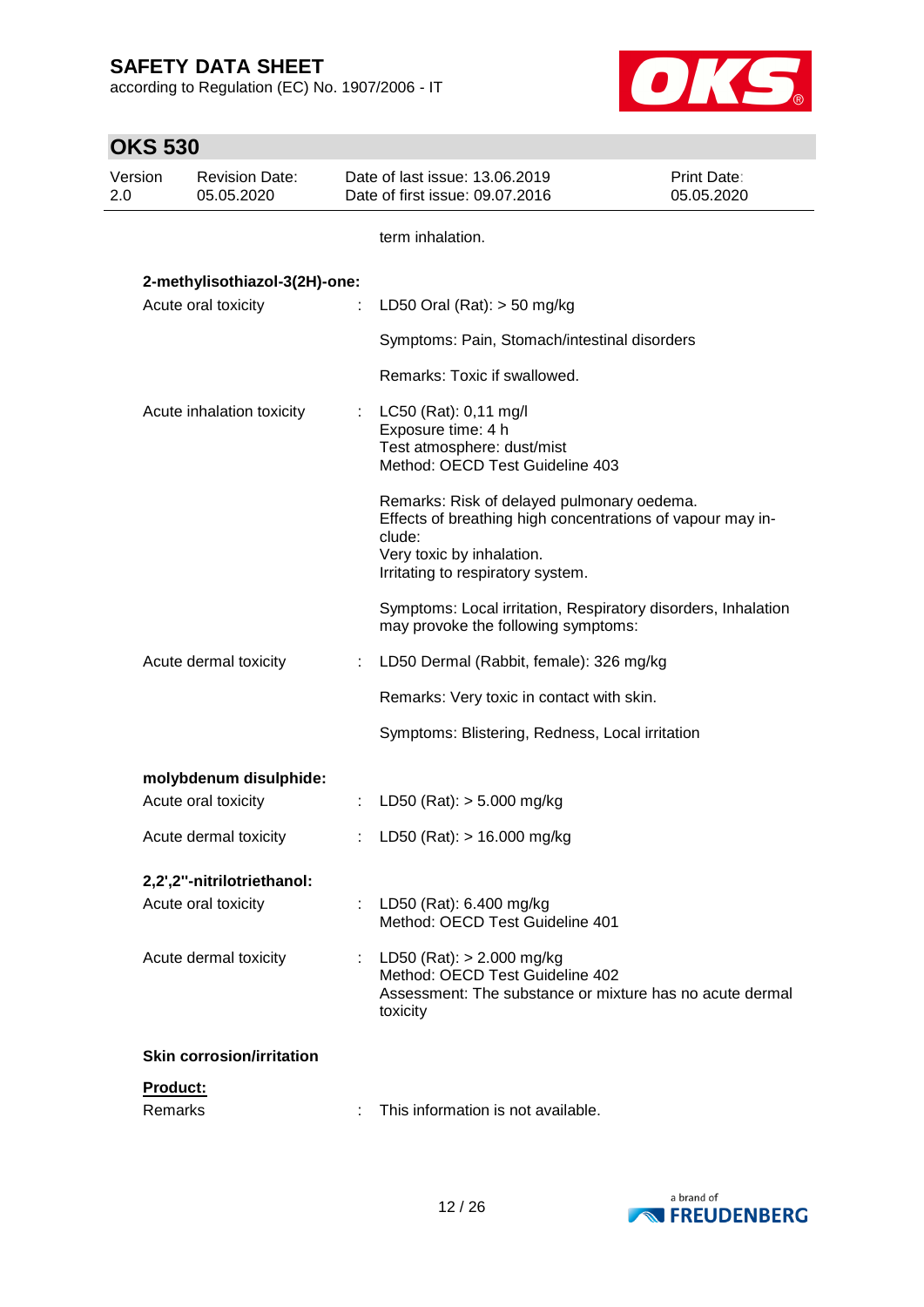according to Regulation (EC) No. 1907/2006 - IT



| Version<br>2.0 |                                               | <b>Revision Date:</b><br>05.05.2020 |  | Date of last issue: 13.06.2019<br>Date of first issue: 09.07.2016 | Print Date:<br>05.05.2020 |
|----------------|-----------------------------------------------|-------------------------------------|--|-------------------------------------------------------------------|---------------------------|
|                |                                               | Components:                         |  |                                                                   |                           |
|                |                                               | 2-butoxyethanol:                    |  |                                                                   |                           |
|                | Species                                       |                                     |  | Rabbit                                                            |                           |
|                | Assessment                                    |                                     |  | : Irritating to skin.                                             |                           |
|                | Result                                        |                                     |  | Irritating to skin.                                               |                           |
|                |                                               | dodecylguanidine monohydrochloride: |  |                                                                   |                           |
|                | Assessment                                    |                                     |  | Causes burns.                                                     |                           |
|                | Result                                        |                                     |  | Causes burns.                                                     |                           |
|                |                                               | 2-methylisothiazol-3(2H)-one:       |  |                                                                   |                           |
|                | Species                                       |                                     |  | Rabbit                                                            |                           |
|                | Result                                        |                                     |  | Causes burns.                                                     |                           |
|                | Remarks                                       |                                     |  | Causes skin burns.                                                |                           |
|                |                                               | molybdenum disulphide:              |  |                                                                   |                           |
|                | Assessment                                    |                                     |  | No skin irritation                                                |                           |
|                | Result                                        |                                     |  | No skin irritation                                                |                           |
|                |                                               | 2,2',2"-nitrilotriethanol:          |  |                                                                   |                           |
|                | Species                                       |                                     |  | : Rabbit                                                          |                           |
|                | Assessment                                    |                                     |  | No skin irritation                                                |                           |
|                | Method                                        |                                     |  | <b>OECD Test Guideline 404</b>                                    |                           |
|                | Result                                        |                                     |  | No skin irritation                                                |                           |
|                | Serious eye damage/eye irritation<br>Product: |                                     |  |                                                                   |                           |
|                |                                               |                                     |  |                                                                   |                           |
|                | Remarks                                       |                                     |  | Irritating to eyes.                                               |                           |
|                |                                               | Components:                         |  |                                                                   |                           |
|                | isopropanol:                                  |                                     |  |                                                                   |                           |
|                | Result                                        |                                     |  | Irritating to eyes.                                               |                           |
|                |                                               |                                     |  |                                                                   |                           |
|                |                                               | 2-butoxyethanol:                    |  |                                                                   |                           |
|                | Species                                       |                                     |  | Rabbit                                                            |                           |
|                | Assessment<br>Result                          |                                     |  | Irritating to eyes.<br>Irritating to eyes.                        |                           |
|                |                                               |                                     |  |                                                                   |                           |
|                |                                               | 2-methylisothiazol-3(2H)-one:       |  |                                                                   |                           |
|                | Remarks                                       |                                     |  | Acute eye irritation/corrosion                                    |                           |
|                |                                               |                                     |  | Causes eye burns.                                                 |                           |

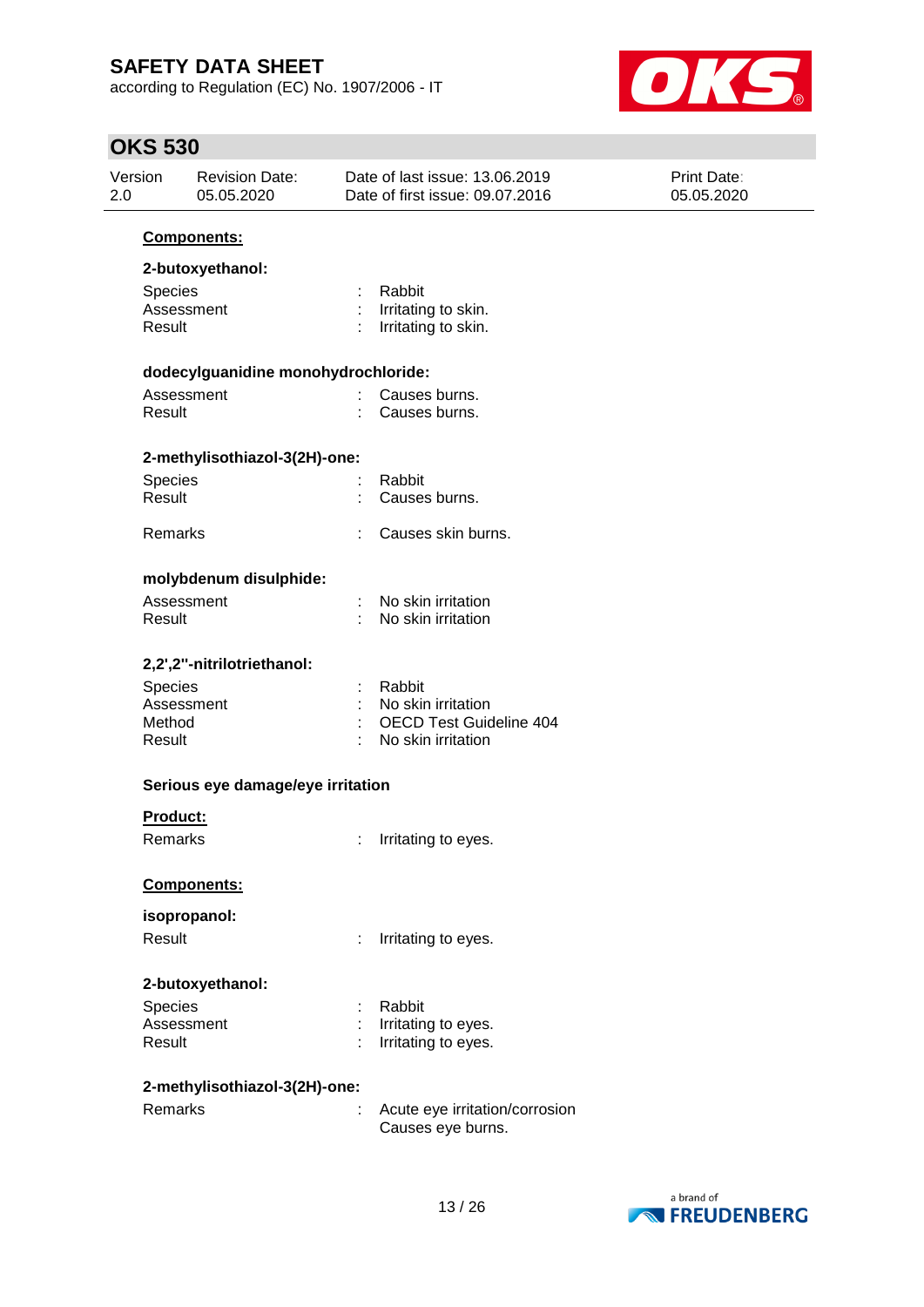according to Regulation (EC) No. 1907/2006 - IT



| Version<br>2.0 |                       | <b>Revision Date:</b><br>05.05.2020 | Date of last issue: 13.06.2019<br>Print Date:<br>Date of first issue: 09.07.2016<br>05.05.2020 |                                                                      |  |
|----------------|-----------------------|-------------------------------------|------------------------------------------------------------------------------------------------|----------------------------------------------------------------------|--|
|                |                       | molybdenum disulphide:              |                                                                                                |                                                                      |  |
|                | Assessment<br>Result  |                                     |                                                                                                | No eye irritation<br>No eye irritation                               |  |
|                |                       | 2,2',2"-nitrilotriethanol:          |                                                                                                |                                                                      |  |
|                | Species<br>Assessment |                                     |                                                                                                | Rabbit                                                               |  |
|                | Method                |                                     |                                                                                                | No eye irritation<br><b>OECD Test Guideline 405</b>                  |  |
|                | Result                |                                     |                                                                                                | No eye irritation                                                    |  |
|                |                       | Respiratory or skin sensitisation   |                                                                                                |                                                                      |  |
|                | <b>Product:</b>       |                                     |                                                                                                |                                                                      |  |
|                | Remarks               |                                     | ÷                                                                                              | This information is not available.                                   |  |
|                |                       | Components:                         |                                                                                                |                                                                      |  |
|                |                       | 2-butoxyethanol:                    |                                                                                                |                                                                      |  |
|                | <b>Test Type</b>      |                                     |                                                                                                | <b>Maximisation Test</b>                                             |  |
|                | Species<br>Assessment |                                     |                                                                                                | Guinea pig<br>Did not cause sensitisation on laboratory animals.     |  |
|                | Result                |                                     |                                                                                                | Did not cause sensitisation on laboratory animals.                   |  |
|                |                       | 2-methylisothiazol-3(2H)-one:       |                                                                                                |                                                                      |  |
|                | Species<br>Assessment |                                     |                                                                                                | Rabbit                                                               |  |
|                |                       |                                     |                                                                                                | May cause sensitisation by skin contact.                             |  |
|                |                       | molybdenum disulphide:              |                                                                                                |                                                                      |  |
|                | Assessment            |                                     |                                                                                                | Does not cause skin sensitisation.                                   |  |
|                | Result                |                                     |                                                                                                | Does not cause skin sensitisation.                                   |  |
|                |                       | 2,2',2"-nitrilotriethanol:          |                                                                                                |                                                                      |  |
|                | Species               |                                     |                                                                                                | Guinea pig                                                           |  |
|                | Assessment<br>Method  |                                     |                                                                                                | Does not cause skin sensitisation.<br><b>OECD Test Guideline 406</b> |  |
|                | Result                |                                     |                                                                                                | Does not cause skin sensitisation.                                   |  |
|                |                       | <b>Germ cell mutagenicity</b>       |                                                                                                |                                                                      |  |
|                | <b>Product:</b>       |                                     |                                                                                                |                                                                      |  |
|                |                       | Genotoxicity in vitro               |                                                                                                | Remarks: No data available                                           |  |
|                |                       | Genotoxicity in vivo                |                                                                                                | Remarks: No data available                                           |  |
|                |                       | Components:                         |                                                                                                |                                                                      |  |
|                |                       | 2-butoxyethanol:                    |                                                                                                |                                                                      |  |

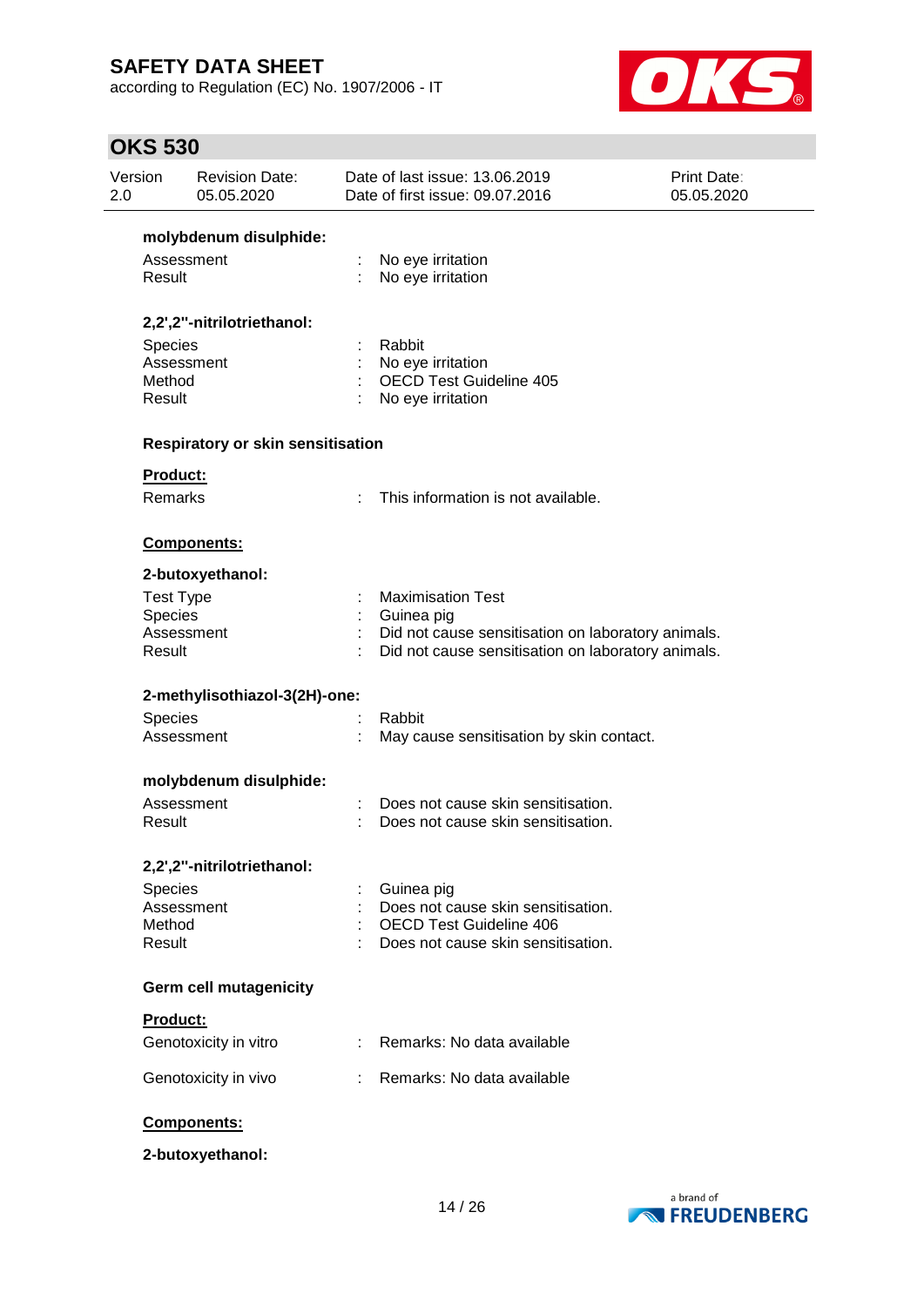according to Regulation (EC) No. 1907/2006 - IT



| Version<br>2.0 |                            | <b>Revision Date:</b><br>05.05.2020                 |    | Date of last issue: 13.06.2019<br>Date of first issue: 09.07.2016                                  | Print Date:<br>05.05.2020 |
|----------------|----------------------------|-----------------------------------------------------|----|----------------------------------------------------------------------------------------------------|---------------------------|
|                | sessment                   |                                                     |    | Germ cell mutagenicity-As- : In vitro tests did not show mutagenic effects                         |                           |
|                | sessment                   | molybdenum disulphide:                              |    | Germ cell mutagenicity-As- : Animal testing did not show any mutagenic effects.                    |                           |
|                |                            | Carcinogenicity                                     |    |                                                                                                    |                           |
|                | <b>Product:</b><br>Remarks |                                                     |    | No data available                                                                                  |                           |
|                |                            | Components:                                         |    |                                                                                                    |                           |
|                | ment                       | 2-butoxyethanol:<br>Carcinogenicity - Assess-       |    | : Animal testing did not show any carcinogenic effects.                                            |                           |
|                | ment                       | molybdenum disulphide:<br>Carcinogenicity - Assess- |    | : No evidence of carcinogenicity in animal studies.                                                |                           |
|                |                            | <b>Reproductive toxicity</b>                        |    |                                                                                                    |                           |
|                | <b>Product:</b>            | Effects on fertility                                |    | Remarks: No data available                                                                         |                           |
|                | ment                       | Effects on foetal develop-                          |    | : Remarks: No data available                                                                       |                           |
|                |                            | <b>Components:</b>                                  |    |                                                                                                    |                           |
|                |                            | 2-butoxyethanol:                                    |    |                                                                                                    |                           |
|                | sessment                   | Reproductive toxicity - As-                         | t. | No toxicity to reproduction<br>Animal testing did not show any effects on foetal develop-<br>ment. |                           |
|                |                            | <b>STOT - single exposure</b>                       |    |                                                                                                    |                           |
|                |                            | Components:                                         |    |                                                                                                    |                           |
|                | isopropanol:<br>Assessment |                                                     |    | May cause drowsiness or dizziness.                                                                 |                           |
|                | Assessment                 | 2-butoxyethanol:                                    |    | The substance or mixture is not classified as specific target<br>organ toxicant, single exposure.  |                           |

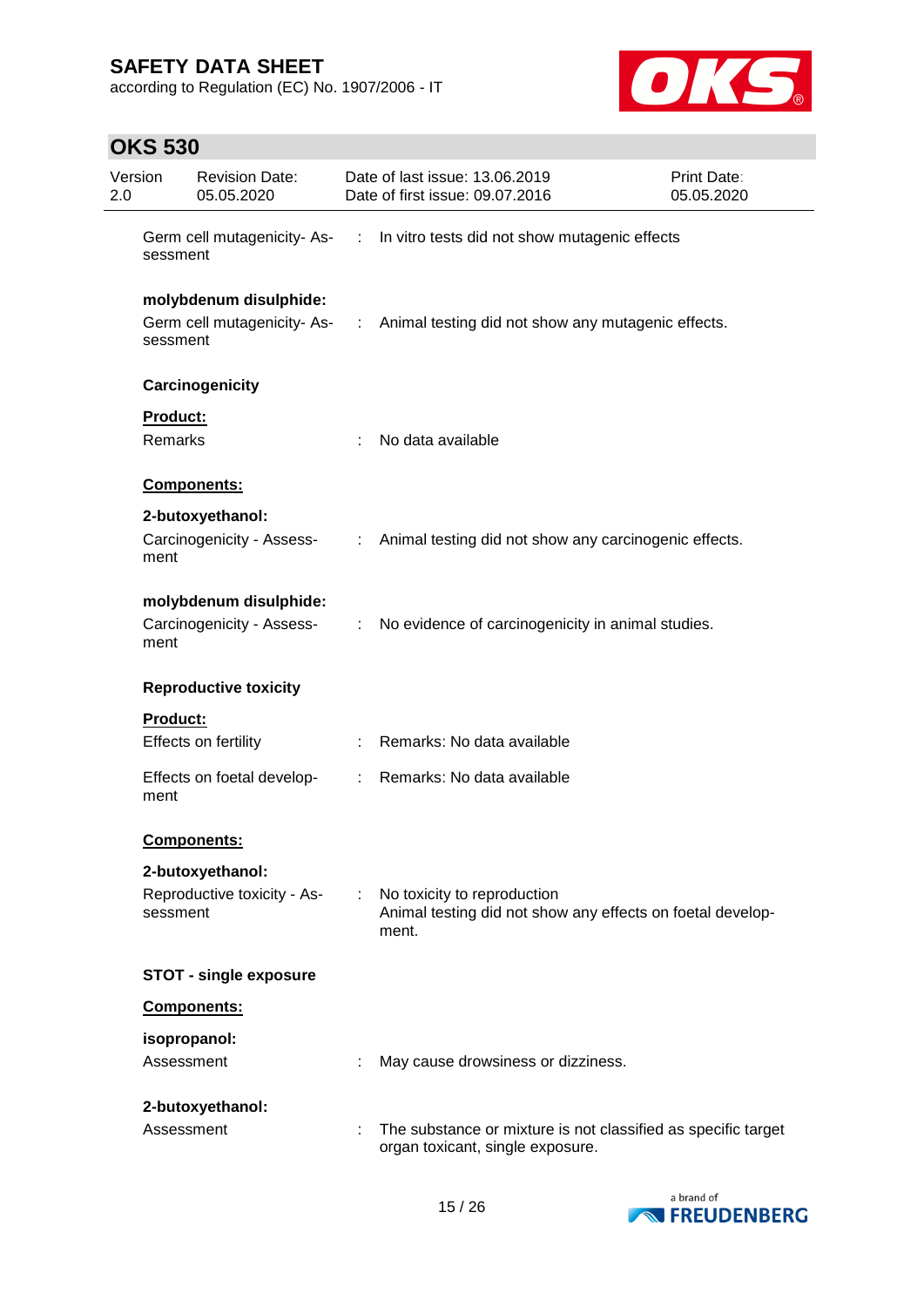according to Regulation (EC) No. 1907/2006 - IT



| Version<br>2.0 |                 | <b>Revision Date:</b><br>05.05.2020                                 | Date of last issue: 13.06.2019<br>Date of first issue: 09.07.2016                                   | Print Date:<br>05.05.2020 |
|----------------|-----------------|---------------------------------------------------------------------|-----------------------------------------------------------------------------------------------------|---------------------------|
|                |                 | 2-methylisothiazol-3(2H)-one:                                       |                                                                                                     |                           |
|                | Assessment      |                                                                     | May cause respiratory irritation.                                                                   |                           |
|                | Assessment      | molybdenum disulphide:                                              | The substance or mixture is not classified as specific target<br>organ toxicant, single exposure.   |                           |
|                | Assessment      | 2,2',2"-nitrilotriethanol:                                          | The substance or mixture is not classified as specific target<br>organ toxicant, single exposure.   |                           |
|                |                 | <b>STOT - repeated exposure</b>                                     |                                                                                                     |                           |
|                |                 | Components:                                                         |                                                                                                     |                           |
|                |                 | 2-butoxyethanol:                                                    |                                                                                                     |                           |
|                | Assessment      |                                                                     | The substance or mixture is not classified as specific target<br>organ toxicant, repeated exposure. |                           |
|                |                 | molybdenum disulphide:                                              |                                                                                                     |                           |
|                | Assessment      |                                                                     | The substance or mixture is not classified as specific target<br>organ toxicant, repeated exposure. |                           |
|                |                 | 2,2',2"-nitrilotriethanol:                                          |                                                                                                     |                           |
|                | Assessment      |                                                                     | The substance or mixture is not classified as specific target<br>organ toxicant, repeated exposure. |                           |
|                |                 | <b>Repeated dose toxicity</b>                                       |                                                                                                     |                           |
|                | Product:        |                                                                     |                                                                                                     |                           |
|                | Remarks         |                                                                     | This information is not available.                                                                  |                           |
|                |                 | <b>Aspiration toxicity</b>                                          |                                                                                                     |                           |
|                | <b>Product:</b> |                                                                     |                                                                                                     |                           |
|                |                 | This information is not available.                                  |                                                                                                     |                           |
|                |                 | Components:                                                         |                                                                                                     |                           |
|                |                 | 2-butoxyethanol:<br>No aspiration toxicity classification           |                                                                                                     |                           |
|                |                 | 2,2',2"-nitrilotriethanol:<br>No aspiration toxicity classification |                                                                                                     |                           |

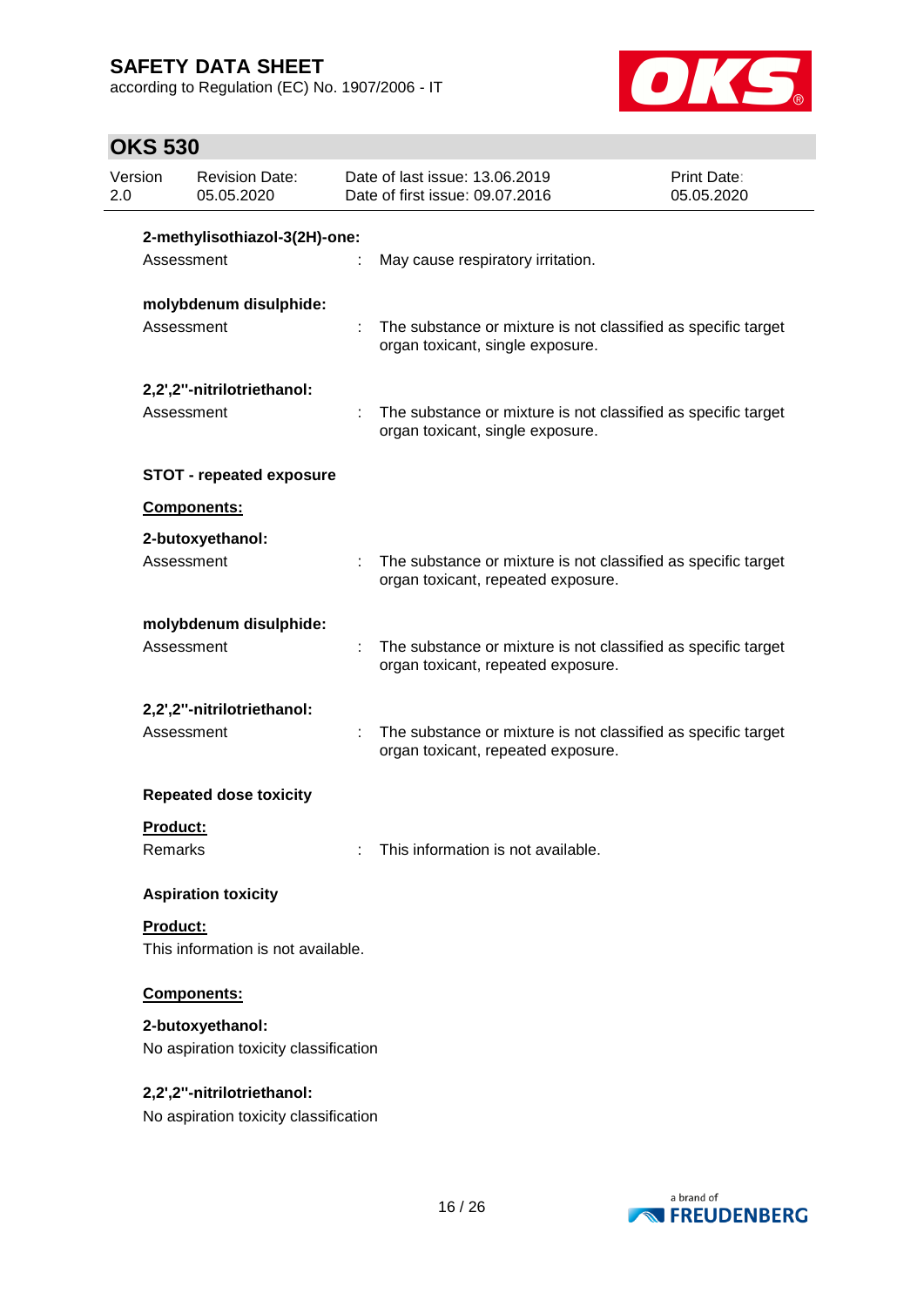according to Regulation (EC) No. 1907/2006 - IT



# **OKS 530**

| Version<br>2.0 | <b>Revision Date:</b><br>05.05.2020 | Date of last issue: 13.06.2019<br><b>Print Date:</b><br>Date of first issue: 09.07.2016<br>05.05.2020 |                                                                                                 |  |
|----------------|-------------------------------------|-------------------------------------------------------------------------------------------------------|-------------------------------------------------------------------------------------------------|--|
|                | <b>Further information</b>          |                                                                                                       |                                                                                                 |  |
|                | <b>Product:</b>                     |                                                                                                       |                                                                                                 |  |
|                | <b>Remarks</b>                      |                                                                                                       | Information given is based on data on the components and<br>the toxicology of similar products. |  |
|                | <b>Components:</b>                  |                                                                                                       |                                                                                                 |  |
|                | 2-methylisothiazol-3(2H)-one:       |                                                                                                       |                                                                                                 |  |
|                | <b>Remarks</b>                      |                                                                                                       | Ingestion causes burns of the upper digestive and respiratory<br>tracts.                        |  |
|                | molybdenum disulphide:              |                                                                                                       |                                                                                                 |  |
|                | <b>Remarks</b>                      |                                                                                                       | Information given is based on data on the components and<br>the toxicology of similar products. |  |

### **SECTION 12: Ecological information**

### **12.1 Toxicity**

| Product:                                                                            |                                                                                                                                                                      |
|-------------------------------------------------------------------------------------|----------------------------------------------------------------------------------------------------------------------------------------------------------------------|
| Toxicity to fish                                                                    | : Remarks: No data available                                                                                                                                         |
| Toxicity to daphnia and other : Remarks: No data available<br>aquatic invertebrates |                                                                                                                                                                      |
| Toxicity to algae/aquatic<br>plants                                                 | : Remarks: No data available                                                                                                                                         |
| Toxicity to microorganisms                                                          | Remarks: No data available                                                                                                                                           |
| Components:                                                                         |                                                                                                                                                                      |
| 2-butoxyethanol:                                                                    |                                                                                                                                                                      |
| Toxicity to fish                                                                    | : LC50 (Oncorhynchus mykiss (rainbow trout)): 1.474 mg/l<br>Exposure time: 96 h<br>Test Type: static test<br>Method: OECD Test Guideline 203                         |
| aquatic invertebrates                                                               | Toxicity to daphnia and other : EC50 (Daphnia magna (Water flea)): 1.550 mg/l<br>Exposure time: 48 h<br>Test Type: Immobilization<br>Method: OECD Test Guideline 202 |
| Toxicity to algae/aquatic<br>plants                                                 | : EC50 (Pseudokirchneriella subcapitata (green algae)): 1.840<br>mg/l<br>Exposure time: 72 h                                                                         |

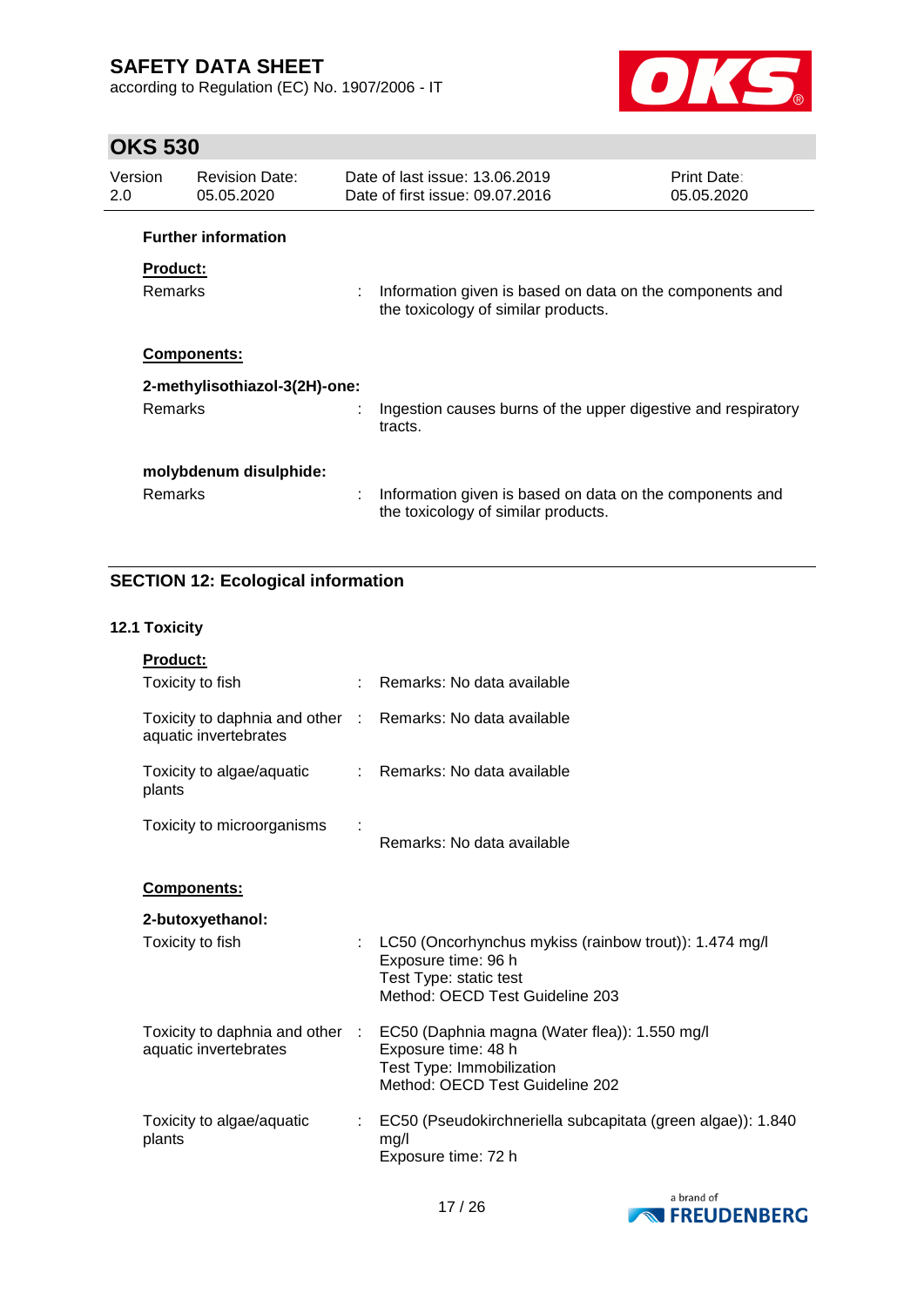according to Regulation (EC) No. 1907/2006 - IT



| Version<br>2.0 |              | <b>Revision Date:</b><br>05.05.2020                            |           | Date of last issue: 13.06.2019<br>Date of first issue: 09.07.2016                                                                                      | Print Date:<br>05.05.2020 |
|----------------|--------------|----------------------------------------------------------------|-----------|--------------------------------------------------------------------------------------------------------------------------------------------------------|---------------------------|
|                |              |                                                                |           | Method: OECD Test Guideline 201                                                                                                                        |                           |
|                | icity)       | Toxicity to fish (Chronic tox-                                 | ÷         | $NOEC:$ > 100 mg/l<br>Exposure time: 21 d<br>Species: Danio rerio (zebra fish)                                                                         |                           |
|                | ic toxicity) | Toxicity to daphnia and other<br>aquatic invertebrates (Chron- | $\sim 10$ | NOEC: 100 mg/l<br>Exposure time: 21 d<br>Species: Daphnia magna (Water flea)<br><b>Test Type: Reproduction Test</b><br>Method: OECD Test Guideline 211 |                           |
|                |              | dodecylguanidine monohydrochloride:                            |           |                                                                                                                                                        |                           |
|                | icity)       | M-Factor (Acute aquatic tox-                                   | ÷.        | 10                                                                                                                                                     |                           |
|                |              | <b>Ecotoxicology Assessment</b>                                |           |                                                                                                                                                        |                           |
|                |              | Acute aquatic toxicity                                         | ÷         | Very toxic to aquatic life.                                                                                                                            |                           |
|                |              | Chronic aquatic toxicity                                       | ÷         | This product has no known ecotoxicological effects.                                                                                                    |                           |
|                |              | 2-methylisothiazol-3(2H)-one:                                  |           |                                                                                                                                                        |                           |
|                |              | Toxicity to daphnia and other :<br>aquatic invertebrates       |           | EC50 (Daphnia magna (Water flea)): 0,85 mg/l<br>Exposure time: 48 h                                                                                    |                           |
|                | plants       | Toxicity to algae/aquatic                                      |           | : EC50 (Selenastrum capricornutum (green algae)): 0,072 mg/l<br>Exposure time: 72 h                                                                    |                           |
|                | icity)       | M-Factor (Acute aquatic tox-                                   | ÷         | 10                                                                                                                                                     |                           |
|                |              |                                                                |           | 10                                                                                                                                                     |                           |
|                | toxicity)    | M-Factor (Chronic aquatic                                      |           | 1                                                                                                                                                      |                           |
|                |              | molybdenum disulphide:                                         |           |                                                                                                                                                        |                           |
|                |              | Toxicity to fish                                               |           | LC50 (Pimephales promelas (fathead minnow)): > 100 mg/l<br>Exposure time: 96 h                                                                         |                           |
|                |              | Toxicity to daphnia and other<br>aquatic invertebrates         | ÷         | EC50 (Daphnia magna (Water flea)): > 100 mg/l<br>Exposure time: 48 h                                                                                   |                           |
|                | plants       | Toxicity to algae/aquatic                                      |           | EC50 (Pseudokirchneriella subcapitata (green algae)): > 100<br>mg/l<br>Exposure time: 72 h                                                             |                           |

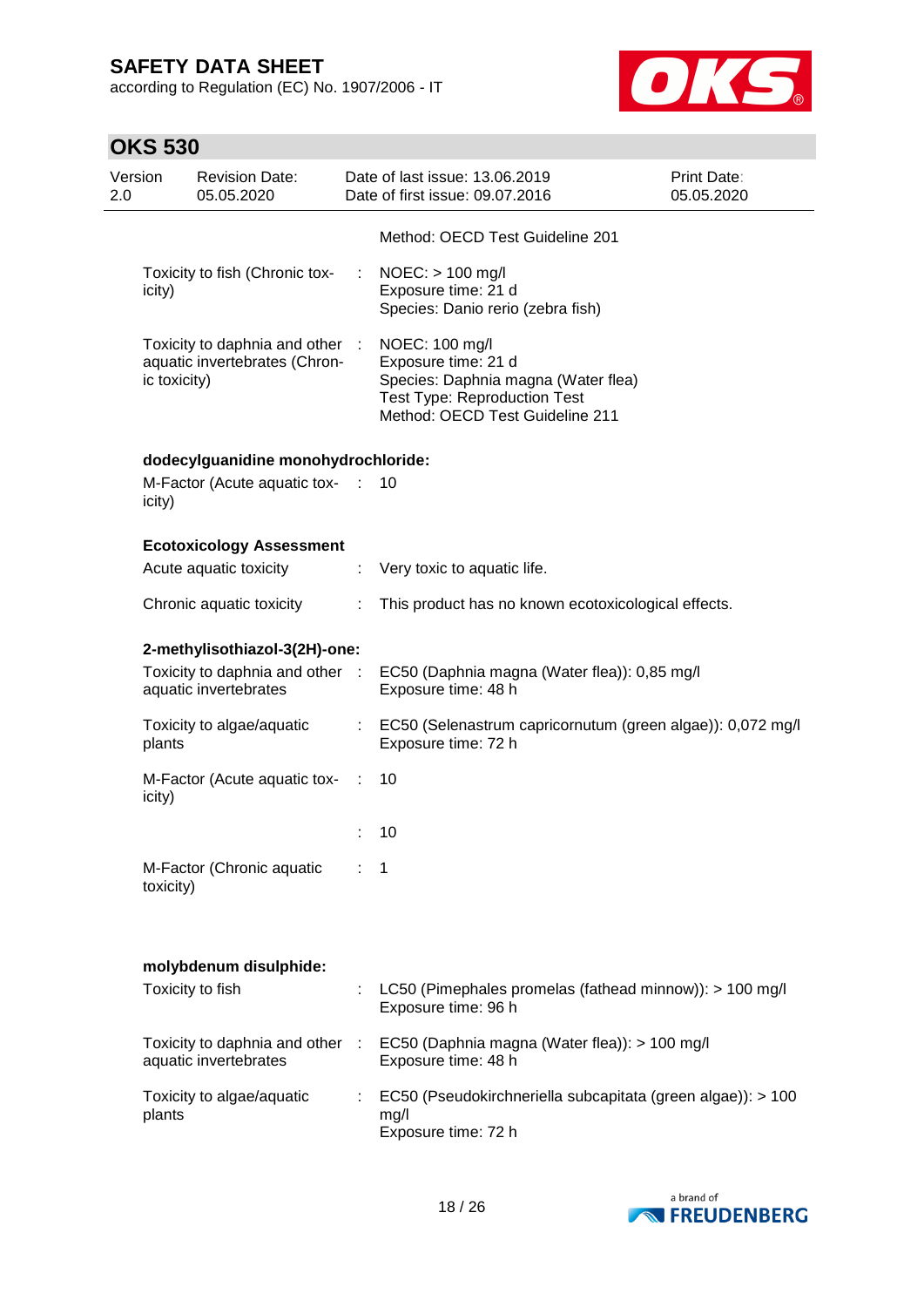according to Regulation (EC) No. 1907/2006 - IT



| Version<br>2.0                 |                 | <b>Revision Date:</b><br>05.05.2020 |   | Date of last issue: 13.06.2019<br>Date of first issue: 09.07.2016                                                                                                                                                       | Print Date:<br>05.05.2020 |
|--------------------------------|-----------------|-------------------------------------|---|-------------------------------------------------------------------------------------------------------------------------------------------------------------------------------------------------------------------------|---------------------------|
|                                |                 | 2,2',2"-nitrilotriethanol:          |   |                                                                                                                                                                                                                         |                           |
|                                |                 | Toxicity to fish                    |   | LC50 (Pimephales promelas (fathead minnow)): 11.800 mg/l<br>Exposure time: 96 h<br>Test Type: flow-through test                                                                                                         |                           |
|                                |                 | aquatic invertebrates               |   | Toxicity to daphnia and other : EC50 (Ceriodaphnia dubia (water flea)): 609,88 mg/l<br>Exposure time: 48 h<br>Test Type: flow-through test                                                                              |                           |
|                                | plants          | Toxicity to algae/aquatic           |   | : EC50 (Desmodesmus subspicatus (green algae)): 216 mg/l<br>Exposure time: 72 h<br>Test Type: static test                                                                                                               |                           |
|                                |                 | 12.2 Persistence and degradability  |   |                                                                                                                                                                                                                         |                           |
|                                | <b>Product:</b> |                                     |   |                                                                                                                                                                                                                         |                           |
|                                |                 | Biodegradability                    |   | : Remarks: No data available                                                                                                                                                                                            |                           |
|                                | ity             |                                     |   | Physico-chemical removabil- : Remarks: No data available                                                                                                                                                                |                           |
|                                |                 | Components:                         |   |                                                                                                                                                                                                                         |                           |
|                                | isopropanol:    |                                     |   |                                                                                                                                                                                                                         |                           |
|                                |                 | Biodegradability                    |   | Result: Readily biodegradable.                                                                                                                                                                                          |                           |
|                                |                 | 2-butoxyethanol:                    |   |                                                                                                                                                                                                                         |                           |
|                                |                 | Biodegradability                    | ÷ | Test Type: aerobic<br>Result: rapidly biodegradable<br>Biodegradation: 90 %<br>Exposure time: 28 d<br>Method: OECD Test Guideline 301B                                                                                  |                           |
|                                |                 | 2-methylisothiazol-3(2H)-one:       |   |                                                                                                                                                                                                                         |                           |
|                                |                 | Biodegradability                    |   | Result: Readily biodegradable.                                                                                                                                                                                          |                           |
|                                |                 | 2,2',2"-nitrilotriethanol:          |   |                                                                                                                                                                                                                         |                           |
|                                |                 | Biodegradability                    |   | Result: Readily biodegradable.                                                                                                                                                                                          |                           |
| 12.3 Bioaccumulative potential |                 |                                     |   |                                                                                                                                                                                                                         |                           |
|                                | Product:        |                                     |   |                                                                                                                                                                                                                         |                           |
|                                |                 | <b>Bioaccumulation</b>              |   | Remarks: This mixture contains no substance considered to<br>be persistent, bioaccumulating and toxic (PBT).<br>This mixture contains no substance considered to be very<br>persistent and very bioaccumulating (vPvB). |                           |

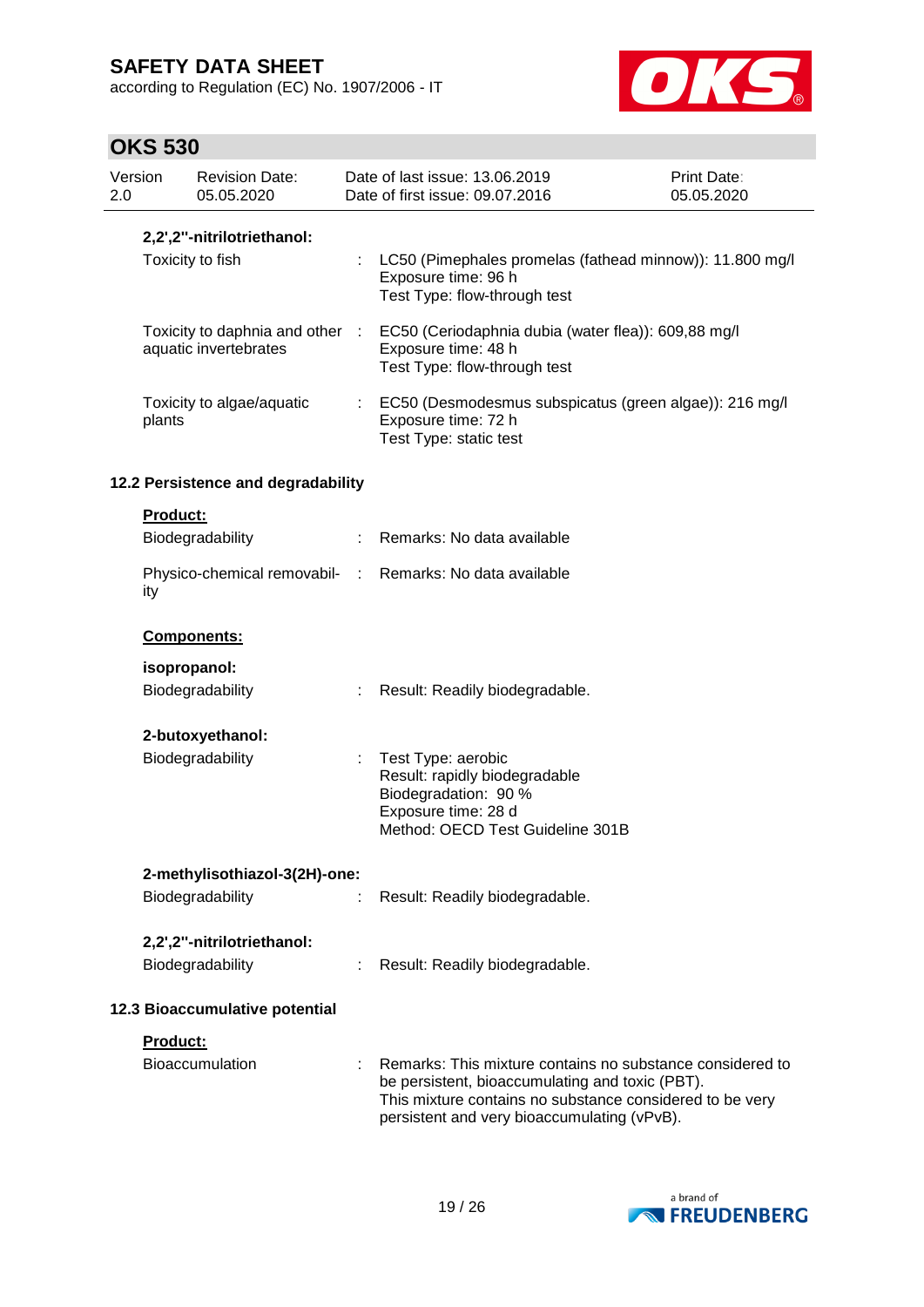according to Regulation (EC) No. 1907/2006 - IT



| Version<br>2.0 | <b>Revision Date:</b><br>05.05.2020                                      |   | Date of last issue: 13.06.2019<br>Date of first issue: 09.07.2016                                                                                                                                          | Print Date:<br>05.05.2020 |
|----------------|--------------------------------------------------------------------------|---|------------------------------------------------------------------------------------------------------------------------------------------------------------------------------------------------------------|---------------------------|
|                | <b>Components:</b>                                                       |   |                                                                                                                                                                                                            |                           |
|                | isopropanol:<br>Bioaccumulation                                          |   | Remarks: Bioaccumulation is unlikely.                                                                                                                                                                      |                           |
|                | Partition coefficient: n-<br>octanol/water                               | ÷ | log Pow: 0,05                                                                                                                                                                                              |                           |
|                | 2-butoxyethanol:<br>Bioaccumulation                                      |   | Bioconcentration factor (BCF): 2,5                                                                                                                                                                         |                           |
|                | Partition coefficient: n-<br>octanol/water                               |   | : $log Pow: 0,81 (25 °C)$<br>Method: OECD Test Guideline 107                                                                                                                                               |                           |
|                | 2-methylisothiazol-3(2H)-one:                                            |   |                                                                                                                                                                                                            |                           |
|                | Partition coefficient: n-<br>octanol/water                               | ÷ | log Pow: -0,486                                                                                                                                                                                            |                           |
|                | 2,2',2"-nitrilotriethanol:<br>Partition coefficient: n-<br>octanol/water |   | : $log Pow: -2,3 (25 °C)$                                                                                                                                                                                  |                           |
|                | 12.4 Mobility in soil                                                    |   |                                                                                                                                                                                                            |                           |
|                | Product:<br>Mobility                                                     |   | Remarks: No data available                                                                                                                                                                                 |                           |
|                | Distribution among environ-<br>mental compartments                       |   | : Remarks: No data available                                                                                                                                                                               |                           |
|                | 12.5 Results of PBT and vPvB assessment                                  |   |                                                                                                                                                                                                            |                           |
|                | Product:<br>Assessment                                                   |   | This substance/mixture contains no components considered<br>to be either persistent, bioaccumulative and toxic (PBT), or<br>very persistent and very bioaccumulative (vPvB) at levels of<br>0.1% or higher |                           |
|                | <b>Components:</b>                                                       |   |                                                                                                                                                                                                            |                           |
|                | 2,2',2"-nitrilotriethanol:<br>Assessment                                 |   | Non-classified vPvB substance. Non-classified PBT sub-<br>stance.                                                                                                                                          |                           |
|                | 12.6 Other adverse effects                                               |   |                                                                                                                                                                                                            |                           |
|                | Product:<br>Additional ecological infor-                                 | ÷ | No information on ecology is available.                                                                                                                                                                    |                           |



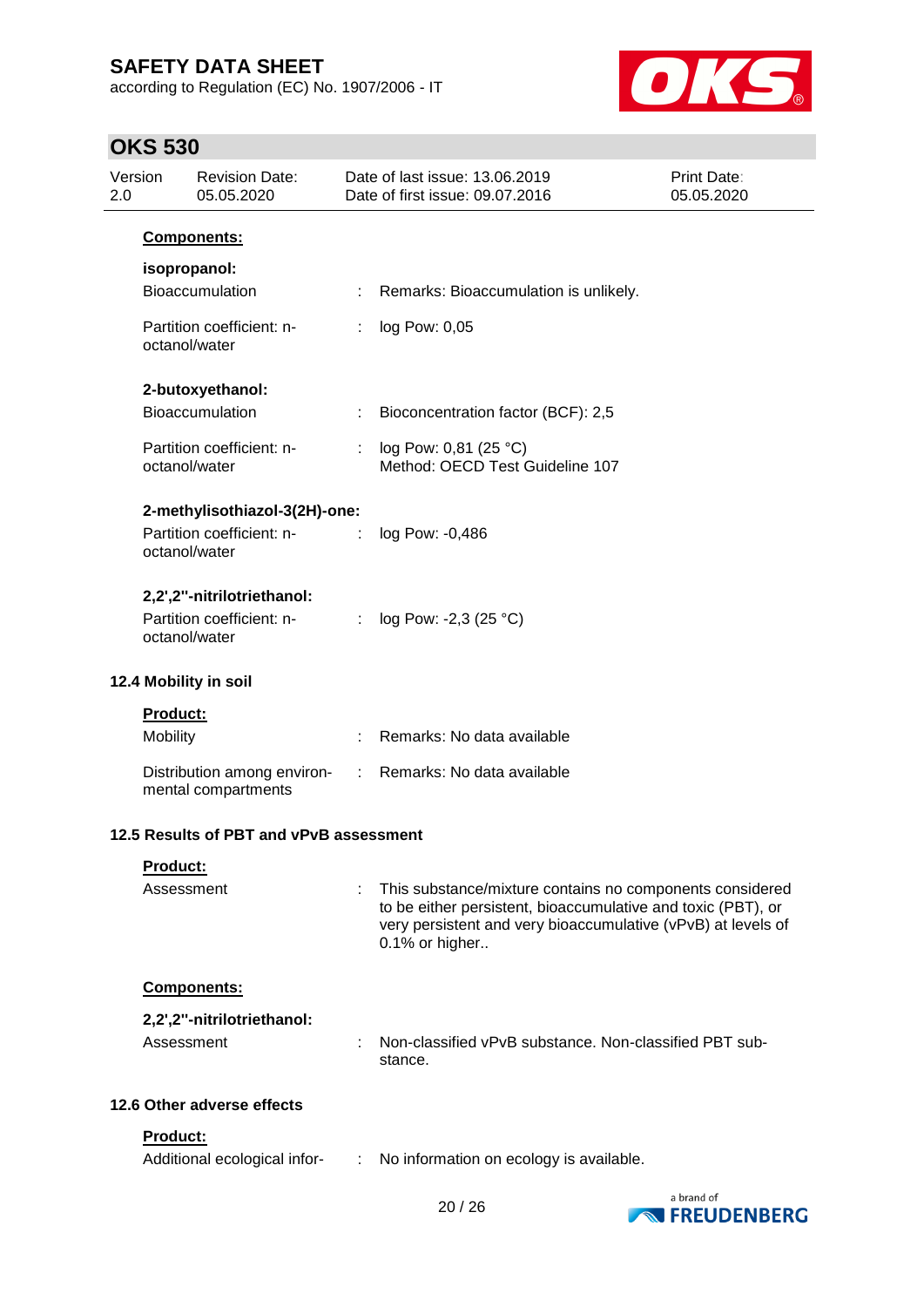according to Regulation (EC) No. 1907/2006 - IT



# **OKS 530**

| Version | Revision Date: | Date of last issue: 13.06.2019  | <b>Print Date:</b> |
|---------|----------------|---------------------------------|--------------------|
| -2.0    | 05.05.2020     | Date of first issue: 09.07.2016 | 05.05.2020         |

mation

### **SECTION 13: Disposal considerations**

| 13.1 Waste treatment methods |                                                                                                                                                                                                                    |
|------------------------------|--------------------------------------------------------------------------------------------------------------------------------------------------------------------------------------------------------------------|
| Product                      | The product should not be allowed to enter drains, water<br>courses or the soil.<br>Do not dispose of with domestic refuse.<br>Dispose of as hazardous waste in compliance with local and<br>national regulations. |
|                              | Waste codes should be assigned by the user based on the<br>application for which the product was used.                                                                                                             |
| Contaminated packaging       | Packaging that is not properly emptied must be disposed of as<br>the unused product.<br>Dispose of waste product or used containers according to<br>local regulations.                                             |
|                              | The following Waste Codes are only suggestions:                                                                                                                                                                    |
| Waste Code                   | unused product<br>1201 09*, machining emulsions and solutions free of halo-<br>gens                                                                                                                                |
|                              | uncleaned packagings<br>15 01 10, packaging containing residues of or contaminated<br>by hazardous substances                                                                                                      |

### **SECTION 14: Transport information**

| 14.1 UN number                  |                             |                |  |  |  |
|---------------------------------|-----------------------------|----------------|--|--|--|
| <b>ADR</b>                      | $\mathcal{F}_{\mathcal{A}}$ | <b>UN 1263</b> |  |  |  |
| <b>IMDG</b>                     | t - 1                       | <b>UN 1263</b> |  |  |  |
| IATA                            | t in                        | UN 1263        |  |  |  |
| 14.2 UN proper shipping name    |                             |                |  |  |  |
| <b>ADR</b>                      |                             | <b>PAINT</b>   |  |  |  |
| <b>IMDG</b>                     | t in                        | <b>PAINT</b>   |  |  |  |
| IATA                            | × 1                         | Paint          |  |  |  |
| 14.3 Transport hazard class(es) |                             |                |  |  |  |
| ADR                             | t in                        | 3              |  |  |  |
| <b>IMDG</b>                     |                             | З              |  |  |  |

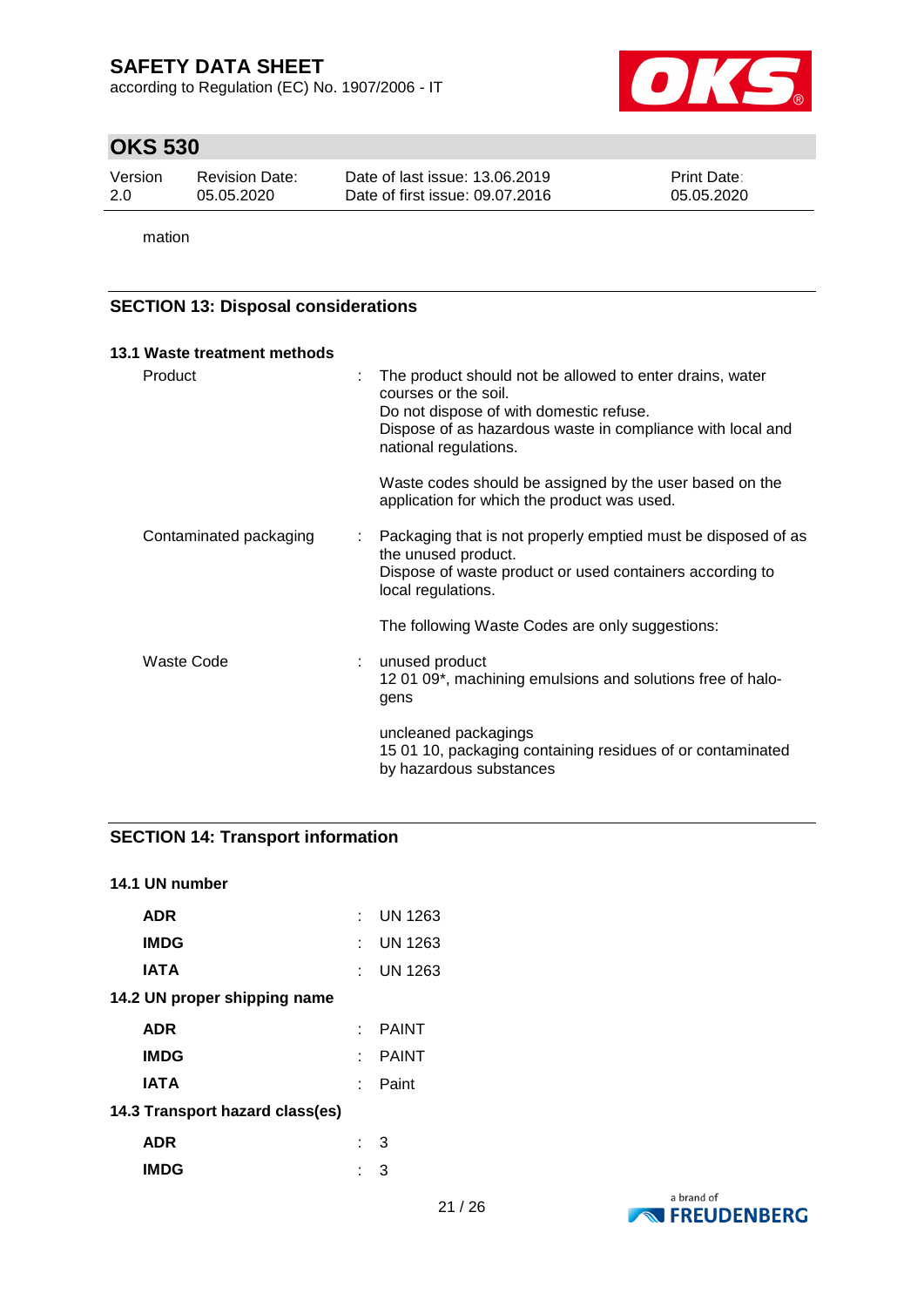according to Regulation (EC) No. 1907/2006 - IT



# **OKS 530**

| 2.0 | Version                           | <b>Revision Date:</b><br>05.05.2020 |                | Date of last issue: 13.06.2019<br>Date of first issue: 09.07.2016 | Print Date:<br>05.05.2020 |  |
|-----|-----------------------------------|-------------------------------------|----------------|-------------------------------------------------------------------|---------------------------|--|
|     |                                   |                                     |                |                                                                   |                           |  |
|     | <b>IATA</b>                       |                                     | t,             | 3                                                                 |                           |  |
|     |                                   | 14.4 Packing group                  |                |                                                                   |                           |  |
|     | <b>ADR</b>                        |                                     |                |                                                                   |                           |  |
|     |                                   | Packing group                       |                | Ш                                                                 |                           |  |
|     |                                   | <b>Classification Code</b>          |                | F <sub>1</sub>                                                    |                           |  |
|     |                                   | Hazard Identification Number :      |                | 30                                                                |                           |  |
|     | Labels                            | Tunnel restriction code             |                | 3<br>(D/E)                                                        |                           |  |
|     |                                   |                                     |                |                                                                   |                           |  |
|     | <b>IMDG</b>                       |                                     |                |                                                                   |                           |  |
|     | Labels                            | Packing group                       | ÷              | Ш<br>3                                                            |                           |  |
|     | EmS Code                          |                                     | $\blacksquare$ | $F-E, S-E$                                                        |                           |  |
|     |                                   | <b>IATA (Cargo)</b>                 |                |                                                                   |                           |  |
|     |                                   | Packing instruction (cargo          |                | 366                                                               |                           |  |
|     | aircraft)                         |                                     |                |                                                                   |                           |  |
|     |                                   | Packing instruction (LQ)            |                | Y344                                                              |                           |  |
|     |                                   | Packing group                       |                | Ш                                                                 |                           |  |
|     | Labels                            |                                     |                | Flammable Liquids                                                 |                           |  |
|     |                                   | <b>IATA (Passenger)</b>             |                |                                                                   |                           |  |
|     |                                   | Packing instruction (passen-        | ÷              | 355                                                               |                           |  |
|     | ger aircraft)                     | Packing instruction (LQ)            |                | Y344                                                              |                           |  |
|     |                                   | Packing group                       | ÷.             | Ш                                                                 |                           |  |
|     | Labels                            |                                     |                | Flammable Liquids                                                 |                           |  |
|     |                                   | <b>14.5 Environmental hazards</b>   |                |                                                                   |                           |  |
|     |                                   |                                     |                |                                                                   |                           |  |
|     | <b>ADR</b>                        |                                     |                |                                                                   |                           |  |
|     |                                   | Environmentally hazardous           |                | no                                                                |                           |  |
|     | <b>IMDG</b>                       |                                     |                |                                                                   |                           |  |
|     |                                   | Marine pollutant                    |                | no                                                                |                           |  |
|     |                                   | <b>IATA (Passenger)</b>             |                |                                                                   |                           |  |
|     |                                   | Environmentally hazardous           |                | no                                                                |                           |  |
|     |                                   | <b>IATA (Cargo)</b>                 |                |                                                                   |                           |  |
|     |                                   | Environmentally hazardous           |                | no                                                                |                           |  |
|     | 14.6 Special precautions for user |                                     |                |                                                                   |                           |  |

The transport classification(s) provided herein are for informational purposes only, and solely based upon the properties of the unpackaged material as it is described within this Safety Data Sheet. Transportation classifications may vary by mode of transportation, package sizes, and variations in regional or country regulations.

#### **14.7 Transport in bulk according to Annex II of Marpol and the IBC Code**

Remarks : Not applicable for product as supplied.

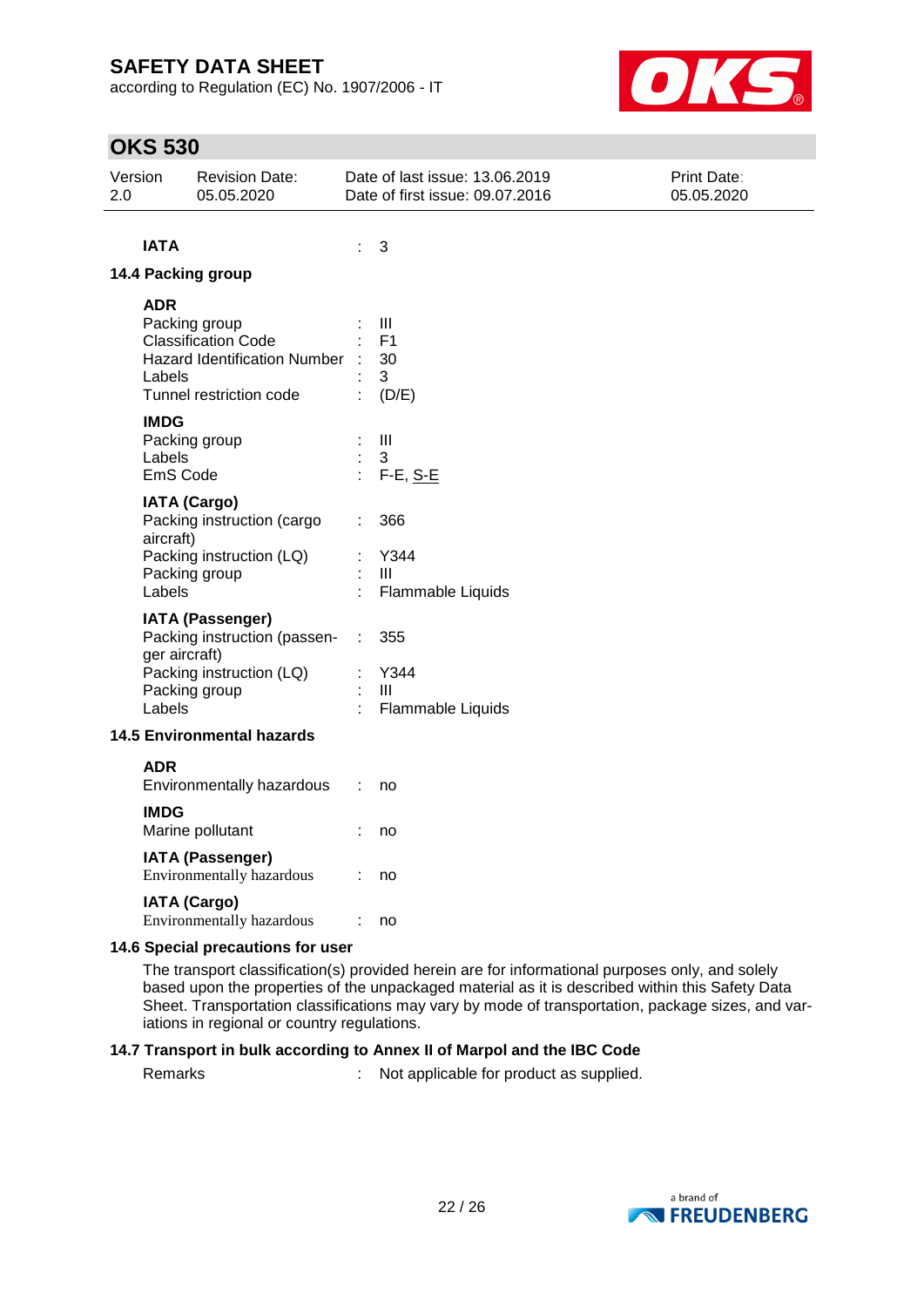according to Regulation (EC) No. 1907/2006 - IT



### **OKS 530**

| Version | Revision Date: | Date of last issue: 13.06.2019  | <b>Print Date:</b> |
|---------|----------------|---------------------------------|--------------------|
| 2.0     | 05.05.2020     | Date of first issue: 09.07.2016 | 05.05.2020         |

### **SECTION 15: Regulatory information**

#### **15.1 Safety, health and environmental regulations/legislation specific for the substance or mixture**

| REACH - Candidate List of Substances of Very High<br>Concern for Authorisation (Article 59).                                                         |    | This product does not contain sub-<br>stances of very high concern (Regu-<br>lation (EC) No 1907/2006 (REACH),<br>Article 57). |
|------------------------------------------------------------------------------------------------------------------------------------------------------|----|--------------------------------------------------------------------------------------------------------------------------------|
| REACH - List of substances subject to authorisation<br>(Annex XIV)                                                                                   |    | Not applicable                                                                                                                 |
| Regulation (EC) No 1005/2009 on substances that de-<br>plete the ozone layer                                                                         | ÷. | Not applicable                                                                                                                 |
| Regulation (EU) 2019/1021 on persistent organic pollu-<br>tants (recast)                                                                             | ÷. | Not applicable                                                                                                                 |
| Regulation (EC) No 649/2012 of the European Parlia-<br>ment and the Council concerning the export and import<br>of dangerous chemicals               | ÷. | Not applicable                                                                                                                 |
| REACH - Restrictions on the manufacture, placing on<br>the market and use of certain dangerous substances,<br>preparations and articles (Annex XVII) |    | Conditions of restriction for the fol-<br>lowing entries should be considered:<br>Number on list 3                             |
| P <sub>5</sub> c                                                                                                                                     |    |                                                                                                                                |

Seveso III: Directive 2012/18/EU of the European Parliament and of the Council on the control of major-accident hazards involving dangerous substances.<br>P5c FLAMMABLE LIQUIDS FLAMMABLE LIQUIDS

Volatile organic compounds : Directive 2010/75/EU of 24 November 2010 on industrial emissions (integrated pollution prevention and control) Volatile organic compounds (VOC) content: 11,63 %

#### **Other regulations:**

Take note of Directive 92/85/EEC regarding maternity protection or stricter national regulations, where applicable.

Take note of Directive 94/33/EC on the protection of young people at work or stricter national regulations, where applicable.

Legislative Decree April 9,2008, 81 (Implementation of Article 1 of the Law of 3 August 2007, n. 123, concerning the protection of health and safety in the workplace.) and subsequent amendments

Legislative Decree April 3, 2006, n.152, (Environmental standards) and subsequent amendments

Legislative Decree February 6, 2009, 21 (Regulations for the execution of the provisions laid down in Regulation (EC) no. 648/2004 on detergents)

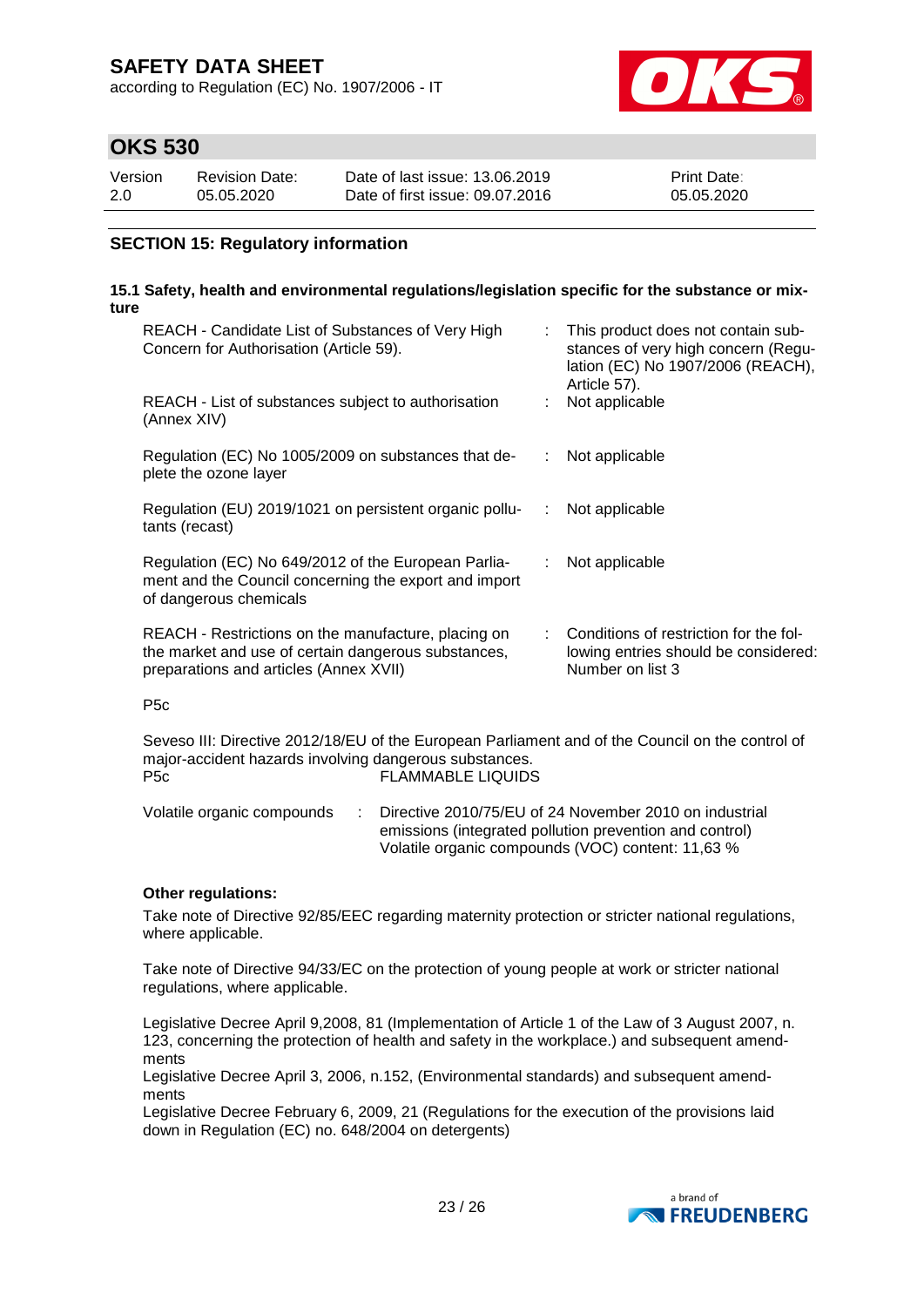according to Regulation (EC) No. 1907/2006 - IT



### **OKS 530**

| Version | Revision Date: | Date of last issue: 13.06.2019  | <b>Print Date:</b> |
|---------|----------------|---------------------------------|--------------------|
| 2.0     | 05.05.2020     | Date of first issue: 09.07.2016 | 05.05.2020         |

#### **15.2 Chemical safety assessment**

This information is not available.

### **SECTION 16: Other information**

#### **Full text of H-Statements**

| H <sub>225</sub> | Highly flammable liquid and vapour.                   |
|------------------|-------------------------------------------------------|
| H <sub>301</sub> | Toxic if swallowed.                                   |
| H302             | Harmful if swallowed.                                 |
| H311             | Toxic in contact with skin.                           |
| H312             | Harmful in contact with skin.                         |
| H314             | : Causes severe skin burns and eye damage.            |
| H315             | Causes skin irritation.                               |
| H317             | May cause an allergic skin reaction.                  |
| H318             | Causes serious eye damage.                            |
| H319             | Causes serious eye irritation.                        |
| H330             | Fatal if inhaled.                                     |
| H332             | : Harmful if inhaled.                                 |
| H335             | May cause respiratory irritation.                     |
| H336             | May cause drowsiness or dizziness.                    |
| H400             | Very toxic to aquatic life.                           |
| H410             | Very toxic to aquatic life with long lasting effects. |

**Full text of other abbreviations**

| 2000/39/EC                                            | Europe. Commission Directive 2000/39/EC establishing a first<br>list of indicative occupational exposure limit values |
|-------------------------------------------------------|-----------------------------------------------------------------------------------------------------------------------|
| <b>IT OEL</b>                                         | : Italy. List of indicative limit values for professional exposure to<br>chemical agents.                             |
| 2000/39/EC / TWA<br>2000/39/EC / STEL<br>IT OEL / TWA | : Limit Value - eight hours<br>: Short term exposure limit<br>: 8 hour exposure limit                                 |
| IT OEL / STEL                                         | : Short term exposure limit                                                                                           |

ADN - European Agreement concerning the International Carriage of Dangerous Goods by Inland Waterways; ADR - European Agreement concerning the International Carriage of Dangerous Goods by Road; AICS - Australian Inventory of Chemical Substances; ASTM - American Society for the Testing of Materials; bw - Body weight; CLP - Classification Labelling Packaging Regulation; Regulation (EC) No 1272/2008; CMR - Carcinogen, Mutagen or Reproductive Toxicant; DIN - Standard of the German Institute for Standardisation; DSL - Domestic Substances List (Canada); ECHA - European Chemicals Agency; EC-Number - European Community number; ECx - Concentration associated with x% response; ELx - Loading rate associated with x% response; EmS - Emergency Schedule; ENCS - Existing and New Chemical Substances (Japan); ErCx - Concentration associated with x% growth rate response; GHS - Globally Harmonized System; GLP - Good Laboratory Practice; IARC - International Agency for Research on Cancer; IATA - In-

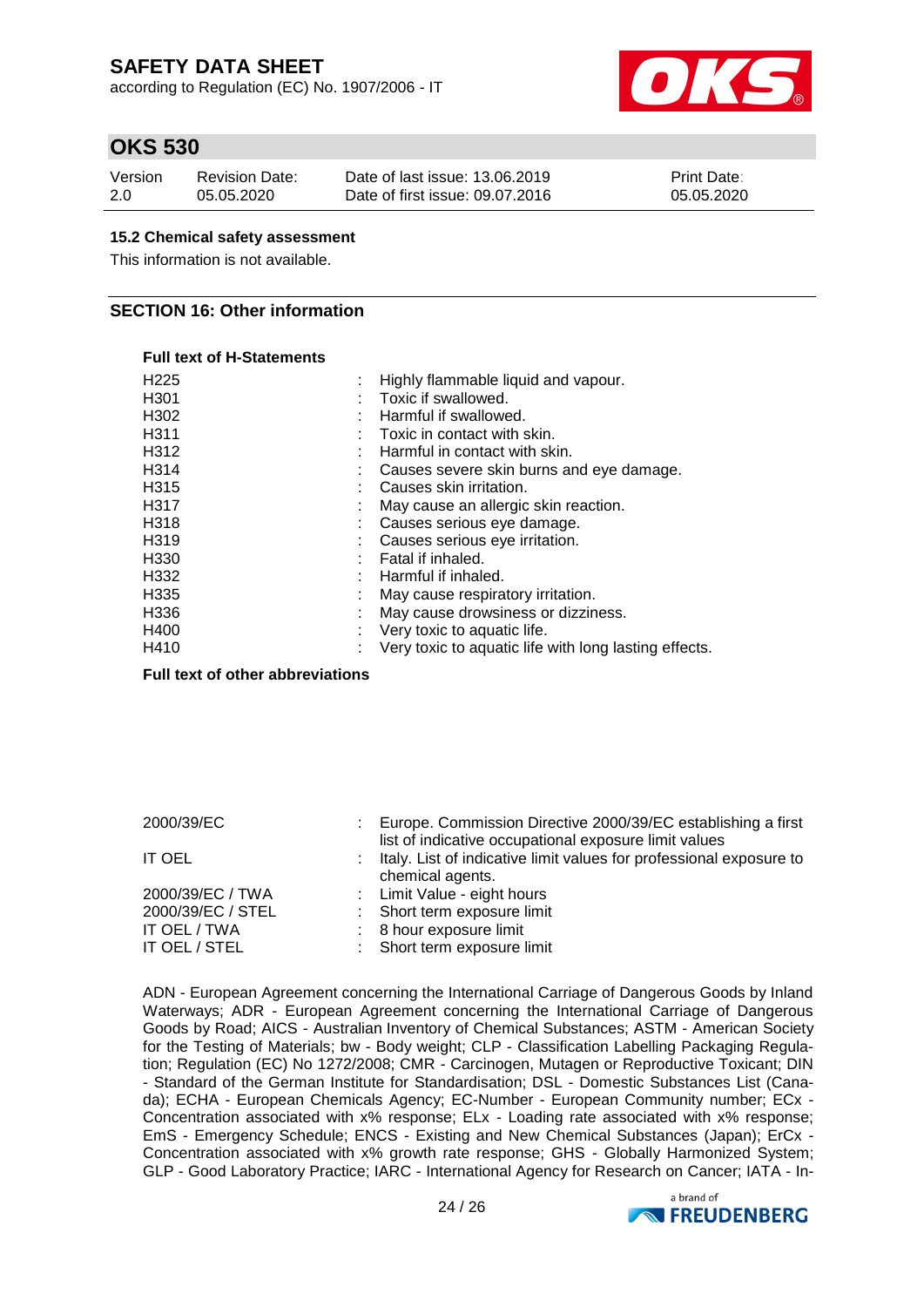according to Regulation (EC) No. 1907/2006 - IT



### **OKS 530**

| Version | Revision Date: | Date of last issue: 13.06.2019  | <b>Print Date:</b> |
|---------|----------------|---------------------------------|--------------------|
| 2.0     | 05.05.2020     | Date of first issue: 09.07.2016 | 05.05.2020         |

ternational Air Transport Association; IBC - International Code for the Construction and Equipment of Ships carrying Dangerous Chemicals in Bulk; IC50 - Half maximal inhibitory concentration; ICAO - International Civil Aviation Organization; IECSC - Inventory of Existing Chemical Substances in China; IMDG - International Maritime Dangerous Goods; IMO - International Maritime Organization; ISHL - Industrial Safety and Health Law (Japan); ISO - International Organisation for Standardization; KECI - Korea Existing Chemicals Inventory; LC50 - Lethal Concentration to 50 % of a test population; LD50 - Lethal Dose to 50% of a test population (Median Lethal Dose); MARPOL - International Convention for the Prevention of Pollution from Ships; n.o.s. - Not Otherwise Specified; NO(A)EC - No Observed (Adverse) Effect Concentration; NO(A)EL - No Observed (Adverse) Effect Level; NOELR - No Observable Effect Loading Rate; NZIoC - New Zealand Inventory of Chemicals; OECD - Organization for Economic Co-operation and Development; OPPTS - Office of Chemical Safety and Pollution Prevention; PBT - Persistent, Bioaccumulative and Toxic substance; PICCS - Philippines Inventory of Chemicals and Chemical Substances; (Q)SAR - (Quantitative) Structure Activity Relationship; REACH - Regulation (EC) No 1907/2006 of the European Parliament and of the Council concerning the Registration, Evaluation, Authorisation and Restriction of Chemicals; RID - Regulations concerning the International Carriage of Dangerous Goods by Rail; SADT - Self-Accelerating Decomposition Temperature; SDS - Safety Data Sheet; SVHC - Substance of Very High Concern; TCSI - Taiwan Chemical Substance Inventory; TRGS - Technical Rule for Hazardous Substances; TSCA - Toxic Substances Control Act (United States); UN - United Nations; vPvB - Very Persistent and Very Bioaccumulative

### **Further information**

| <b>Classification of the mixture:</b> |                  | <b>Classification procedure:</b>    |  |  |
|---------------------------------------|------------------|-------------------------------------|--|--|
| Flam. Lig. 3                          | H226             | Based on product data or assessment |  |  |
| Eye Irrit. 2                          | H319             | Calculation method                  |  |  |
| Skin Sens. 1                          | H <sub>317</sub> | Calculation method                  |  |  |

This safety data sheet applies only to products as originally packed and labelled. The information contained therein may not be reproduced or modified without our express written permission. Any forwarding of this document is only permitted to the extent required by law. Any further, in particular public, dissemination of the safety data sheet (e.g. as a document for download from the Internet) is not permitted without our express written consent. We provide our customers with amended safety data sheets as prescribed by law. The customer is responsible for passing on safety data sheets and any amendments contained therein to its own customers, employees and other users of the product. We provide no guarantee that safety data sheets received by users from third parties are up-to-date. All information and instructions in this safety data sheet have been compiled to the best of our knowledge and are based on the information available to us on the day of publication. The information provided is intended to describe the product in relation to the required safety measures; it is neither an assurance of characteristics nor a guarantee of the product's suitability for particular applications and does not justify any contractual legal relationship. The existence of a safety data sheet for a particular jurisdiction does not necessarily mean that import or use within that jurisdiction is legally permitted. If you have any questions, please contact your responsible sales contact or authorized trading partner.